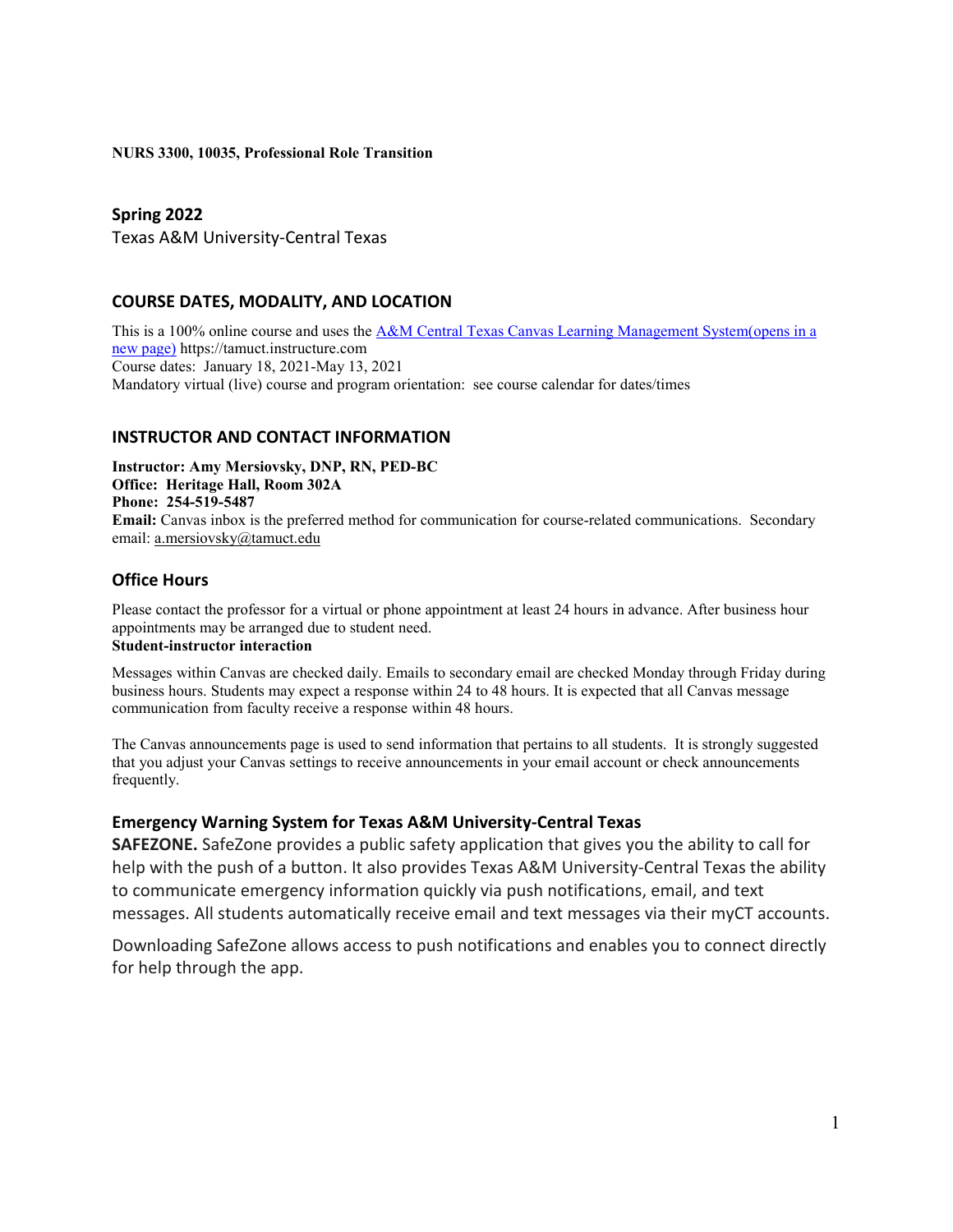### **COURSE INFORMATION**

#### **Course Overview and description**

Nursing is defined, especially as it relates to promotion and restoration of health. Roles of the nurse are explored, Professional nursing is examined from historical and contemporary perspectives, including the philosophy and theoretical foundations that define professional nursing practice. Students will examine personal, professional and cultural values as influences upon nursing practice. The process of critical thinking and the use of nursing informatics is examined from multiple perspectives. Prerequisite(s): ENGL 1302 or 2311 and admission into the nursing program.

- 1. Create a written philosophy of personal nursing practice through scholarly writing.
- 2. Apply critical thinking skills to learn the art and science of critical appraisal of potential evidence for nursing practice discovered in web sources and/or library electronic databases.
- 3. Recognize best practices in scholarship to translate evidence into nursing philosophy and practice.

4. Utilize information technology tools to access, retrieve, organize and critically appraise relevant data

- 5. Explore the concepts of nursing informatics as they interface with professional practice.
- 6. Incorporate information technology into professional nursing practice.

7. Apply theories related to computer-human interfaces, ethics, confidentiality and privacy, caring, and nursing informatics to evidence-based nursing practice.

- 8. Relate nursing informatics competencies to quality, safety and cost in health delivery systems.
- 9. Analyze the Core Competencies of Interprofessional Collaboration as they relate to nursing practice.
- 10. Critically appraise personal philosophies of nursing and career goals
- 11. Explore nursing theories and concepts as applied to evidence-based nursing practice

#### **Student Learning Outcomes**

- **1.** Integrate knowledge and skills in the provision of patient-centered care from liberal education base
- 2. Evaluate the use of nursing informatics from multiple perspectives within nursing practice.

3. Identify means by which professional nurses affect quality of health care delivery based on political, legal, ethical, and policy issues.

4. Analyze the role of the nurse in interprofessional communication and collaboration to improve patient outcomes

5. Examine professional nursing from historical and contemporary perspectives, including the philosophy and theoretical foundations that define professional nursing practice.

6. Demonstrate reasoning at the level of a baccalaureate prepared nurse pertaining to membership in the profession, provision of patient care and advocacy.

#### **Competency Goals Statements (certification or standards)**

This course aligns with the following competencies of the American Association of Colleges of Nursing **Competency Goals Statements from The Essentials of Baccalaureate Education for Professional Nursing Practice** (2008):

- 1. Essential I:  Liberal Education
- 2. Essential II: Organizational and Systems Leadership for Quality Care and Patient Safety.<br>
3. Essential III: Scholarship for Evidence-Based Practice.
- 3. Essential III: Scholarship for Evidence-Based Practice.<br>4. Essential IV: Information Management and Application
- Essential IV: Information Management and Application of Patient Care Technology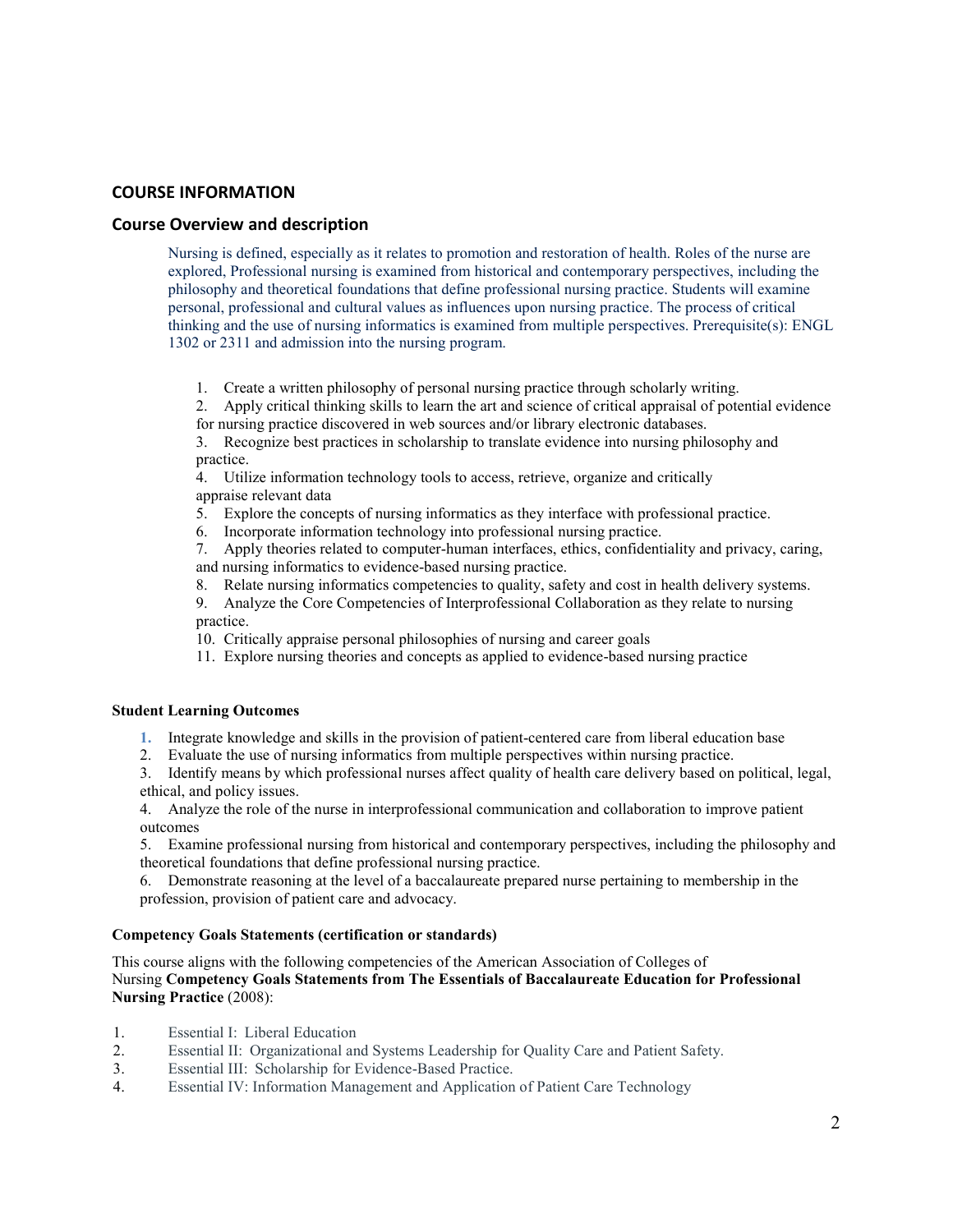- 5. Essential V:  Healthcare Policy, Finance and Regulatory Environment
- 6. Essential VI: Interprofessional Communications and Collaboration for Improving Patient Health Outcomes
- 7. Essential VIII: Professionalism and Professional Values
- 8. Essential IX:  Baccalaureate Generalist Nursing Practice

### **Differentiated Essential Competency Statements from The Texas Board of Nursing**

I.Member of the profession

a. Demonstrate responsibility for continued competence in nursing practice, and develop insight through reflection, self-analysis, self-care, and lifelong learning.

II.Member of the Healthcare Team

a. Communicate and collaborate in a timely manner with members of the interdisciplinary health care team to promote and maintain the optimal health status of patients, families, populations, and communities.

b. Communicate and manage information using technology to support decision-making to improve patient care and delivery systems.

## **Required Reading and Textbook(s)**

- Friberg, E.E. (2019).  *Conceptual foundations:  The bridge to professional nursing practice (7th ed.). St. Louis, MO:* Elsevier: **ISBN:** 9780323551311
- Sewell, J. (2018). *Informatics and nursing: Opportunities and challenges* (6<sup>th</sup> ed.). Philadelphia, PA: Wolters Kluwer/LWW. **ISBN**: 9781496394064
- American Psychological Association. (2019). *Publication manual of the American Psychological Association* (7th ed.). Washington, DC. **ISBN**: 9781433832161

Reading materials posted to Canvas course site In addition to APA Manual: [Purdue Owl APA website](https://owl.purdue.edu/owl/research_and_citation/apa_style/apa_formatting_and_style_guide/general_format.html)

### **COURSE REQUIREMENTS**

#### **Synchronous meeting.**

WebEx beginning of course session (completion grade) Choose a date/time to attend an online synchronous learning session. Perform the required system check to log onto WebEx to meet with other students and faculty to review course syllabus and requirements.

### **Quizzes.**

Practice Quiz (pass/fail completion grade)

This multiple choice quiz covers information in the student welcome, nursing handbook and resources needed to be successful in the program. Required to pass in order to progress to module 2.

#### Quiz, Nursing Theories and Critical Thinking (60 points)

• Apply critical thinking skills to learn the art and science of critical appraisal of potential evidence for nursing practice discovered in web sources and/or library electronic databases.

#### Quiz, Applications for Professional Presentation (20 points)

- Incorporate information technology into professional nursing practice by proficiently utilizing information technology tools to access, retrieve, organize, and critically appraise relevant data.
- Explore the concepts of nursing informatics and cultural competence as they interface with professional practice

Quiz, Foundations of Nursing Informatics (60 points) three attempts, open book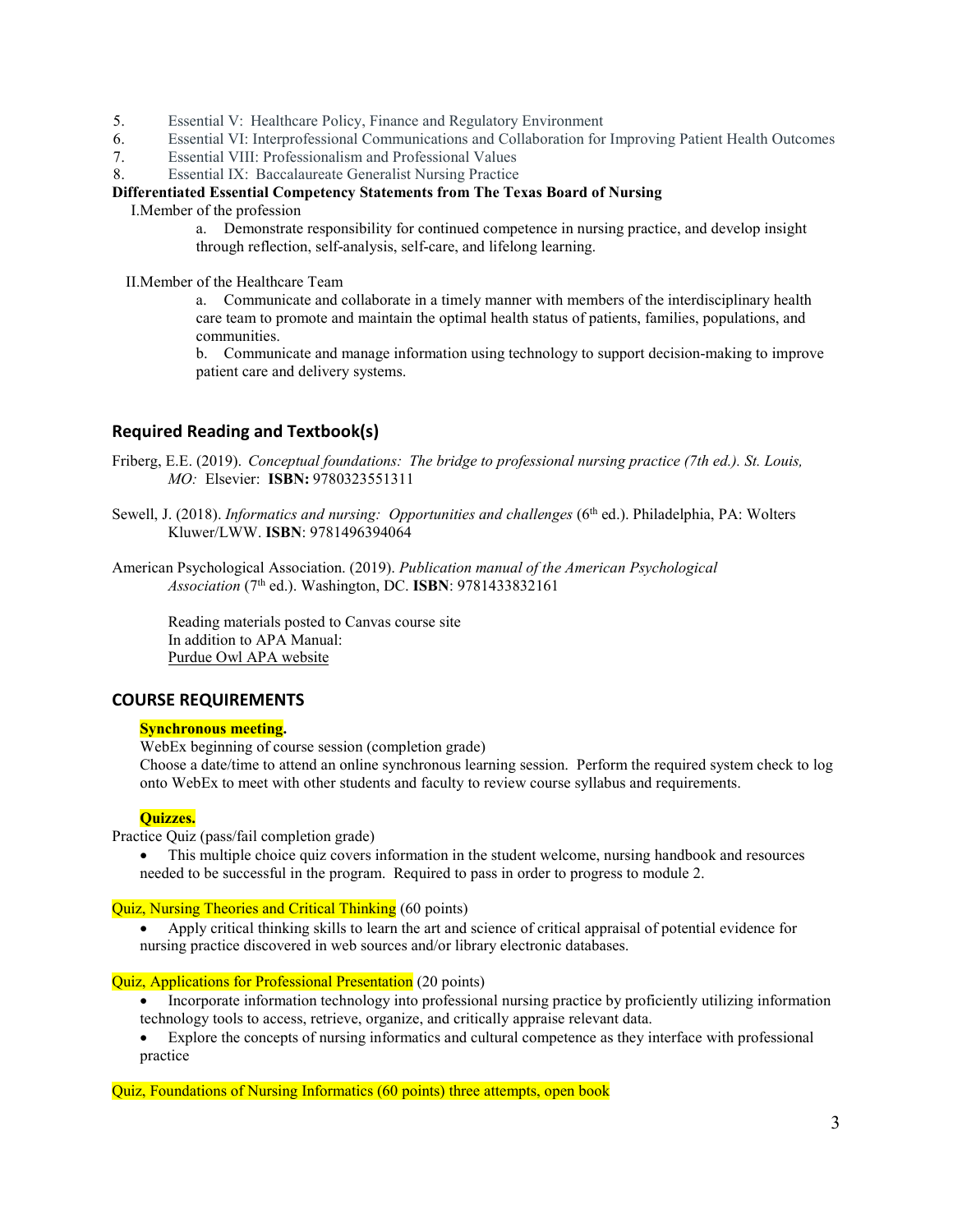- Incorporate information technology into professional nursing practice by proficiently utilizing information technology tools to access, retrieve, organize, and critically appraise relevant data.
- Explore the concepts of nursing informatics and cultural competence as they interface with professional practice
- Apply theories related to computer-human interfaces, ethics, confidentiality and privacy, caring, and nursing informatics to evidence-based nursing practice.

#### Quiz Informatics and Quality (60 points) three attempts, open book

- Incorporate information technology into professional nursing practice by proficiently utilizing information technology tools to access, retrieve, organize, and critically appraise relevant data.
- Explore the concepts of nursing informatics and cultural competence as they interface with professional practice
- Apply theories related to computer-human interfaces, ethics, confidentiality and privacy, caring, and nursing informatics to evidence-based nursing practice

#### **Written assignments***.*

Practice Assignment – (pass/fail completion score) Practice uploading a file submission into Canvas.

**P.A.T.C.H.** Assessment and reflection (10 points – full points will be awarded for submission that contains all of the items and has realistic analysis of needs/plan)

Complete the P.A.T.C.H. (Pretest for Attitudes toward Computers in Healthcare) assessment either via the paper or online format. Submit your score and formulate provide a plan of action to help develop your desired level of computer literacy in one area.

Associated Student Learning Outcome:

- Evaluate the use of nursing informatics from multiple perspectives within nursing practice.
- Identify means by which professional nurses affect quality of health care delivery based on political, legal, ethical, and policy issues.
- Analyze the role of the nurse in interprofessional communication and collaboration to improve patient outcomes

### E-Learning short essay  $(20 \text{ points})$ :

The student will examine effective teaching/learning strategies in an online environment.

- Associated Student Learning Outcome:
	- Evaluate the use of nursing informatics from multiple perspectives within nursing practice.
	- Demonstrate reasoning at the level of a baccalaureate prepared nurse pertaining to membership in the profession, provision of patient care and advocacy.

*The writing component of this course will utilize writing assignments that build upon each other to ultimately develop a formal paper on your Philosophy of Nursing. There are five separate assignments, each with their own requirements. See the specific grading and rubric for each submission.* 

Your paper will state your personal philosophy of nursing using nursing theories and concepts from this course to support. This is a formal paper requiring nursing research articles to be referenced utilizing in text citations, reference, and title pages all in APA format. There are APA formatting resources as well as your textbook to utilize as a resource.

### Database Articles (25 points)

Use the database tools provided in this module to locate two nursing research articles that link a nursing theory to clinical practice.  Be sure the articles are peer reviewed, written in the USA, and within the last five years of publication.  These articles will serve as support for your personal philosophy paper, the final writing instructive assignment in this course, so choose articles that you can analyze and use to support one of the nursing theories and how you believe it fits into nursing practice.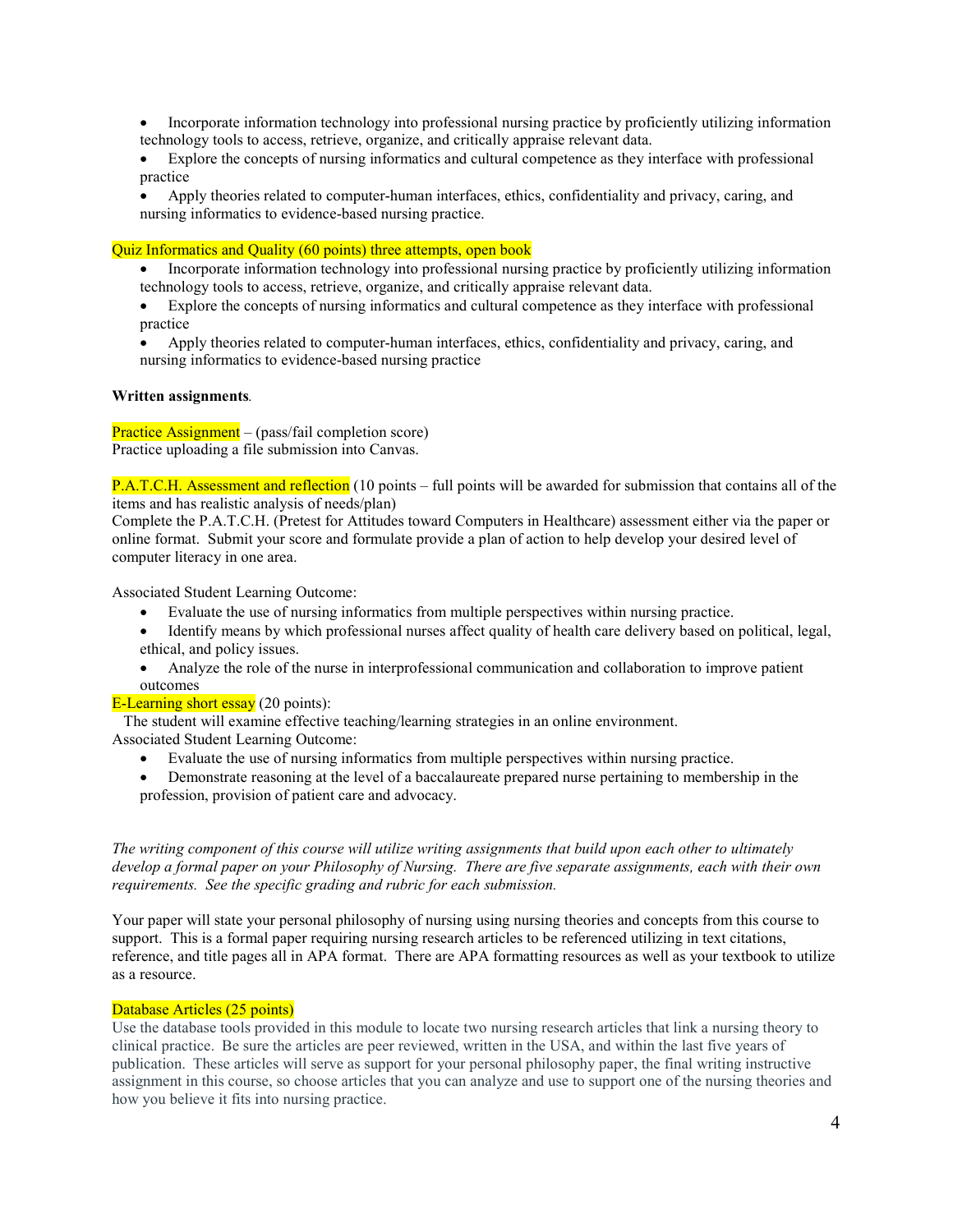Associated Student Learning Outcomes:

• Integrate knowledge and skills in the provision of patient-centered care from liberal education base

• Identify means by which professional nurses affect quality of health care delivery based on political, legal, ethical, and policy issues.

• Examine professional nursing from historical and contemporary perspectives, including the philosophy and theoretical foundations that define professional nursing practice.

• Demonstrate reasoning at the level of a baccalaureate prepared nurse pertaining to membership in the profession, provision of patient care and advocacy.

#### Assignment 1 (35 points per rubric)

Utilize the final paper rubric (assignment 4), thesis and theory information and APA training videos to create the Title page, thesis statement, and theoretical support for your final paper, using APA format.

Associated Student Learning Outcomes:

- Integrate knowledge and skills in the provision of patient-centered care from liberal education base
- Identify means by which professional nurses affect quality of health care delivery based on political, legal, ethical, and policy issues.
- Examine professional nursing from historical and contemporary perspectives, including the philosophy and theoretical foundations that define professional nursing practice.
- Demonstrate reasoning at the level of a baccalaureate prepared nurse pertaining to membership in the profession, provision of patient care and advocacy.

#### Assignment 2 Worksheet (35 points per rubric)

a. Utilize two evidence-based resources on how your chosen nursing theory can be applied to a nursing practice situation.

b. Describe your search including the database utilized, search terms (Keywords), number of articles returned and how you narrowed the choice to two.

c. Prepare a summary statement of the material and a brief paragraph on how they will inform your final paper. Describe the type of study, level of evidence, conclusions and limitations.

d. Submit summary and reference page with proper APA format.

Associated Student Learning Outcomes:

• Integrate knowledge and skills in the provision of patient-centered care from liberal education base

• Examine professional nursing from historical and contemporary perspectives, including the philosophy and theoretical foundations that define professional nursing practice.

• Demonstrate reasoning at the level of a baccalaureate prepared nurse pertaining to membership in the profession, provision of patient care and advocacy.

#### Assignment 3 (35 points per rubric)

b. Utilize two evidence-based resources on how your chosen nursing theory can be applied to a nursing practice situation.

c. Describe your search including the database utilized, search terms (Keywords), number of articles returned and how you narrowed the choice to two.

d. Prepare a summary statement of the material and a brief paragraph on how they will inform your final paper. Describe the type of study, level of evidence, conclusions and limitations.

e. Submit summary and reference page with proper APA format.

Associated Student Learning Outcomes:

• Integrate knowledge and skills in the provision of patient-centered care from liberal education base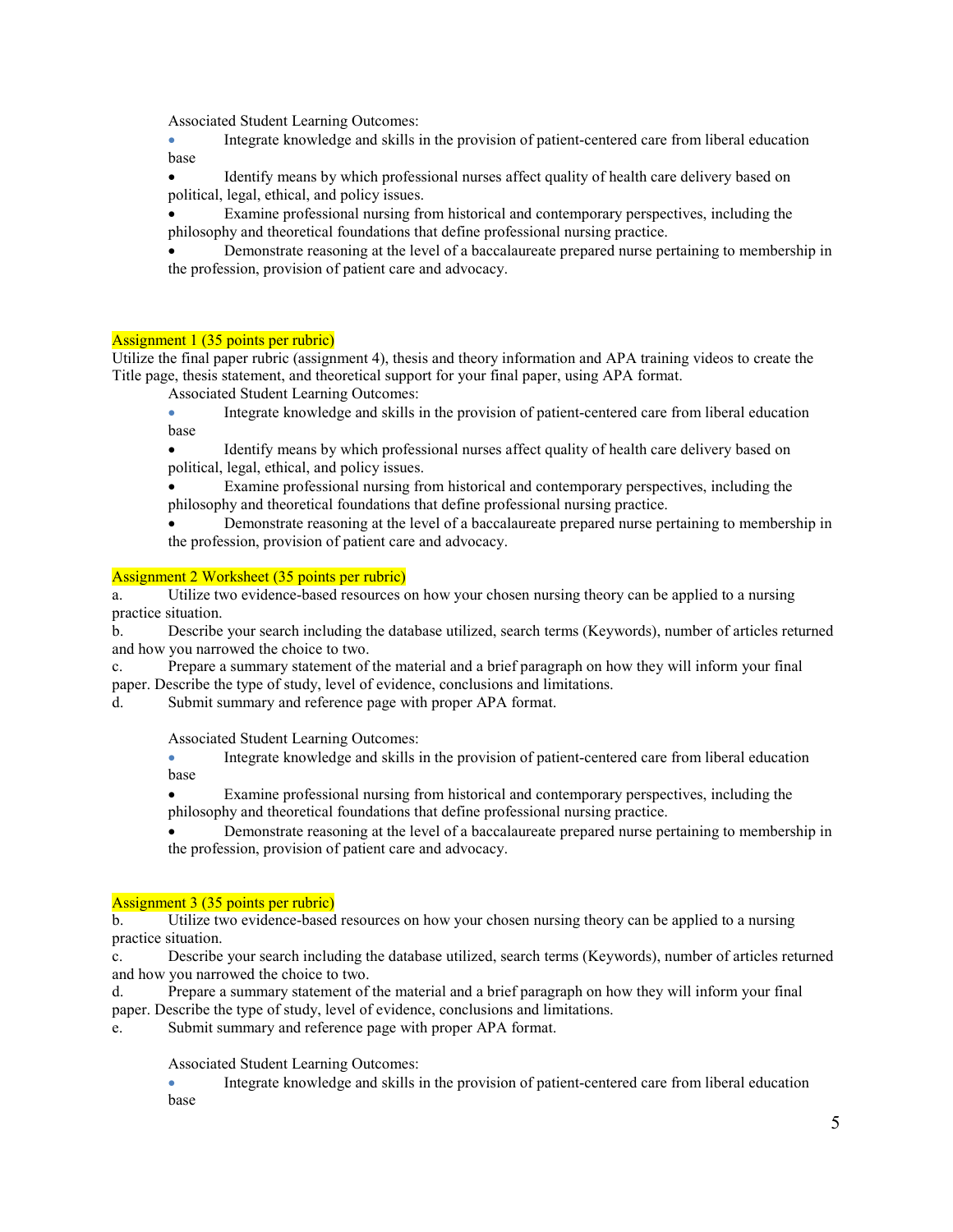Examine professional nursing from historical and contemporary perspectives, including the philosophy and theoretical foundations that define professional nursing practice.

• Demonstrate reasoning at the level of a baccalaureate prepared nurse pertaining to membership in the profession, provision of patient care and advocacy.

#### Assignment 4 (35 points per rubric)

e. Submit a draft of your final paper for comments/revisions using SimCheck Turnitin.<br>
f. If your paper returns with more than 30% unoriginal work on the SimCheck Turnitin

If your paper returns with more than 30% unoriginal work on the SimCheck Turnitin analysis, it must be corrected prior to final submission. SimCheck Turnitin will exclude quotations and work previously authored by you.

g. You may submit up to two times for feedback.

Associated Student Learning Outcomes:

• Integrate knowledge and skills in the provision of patient-centered care from liberal education base

• Examine professional nursing from historical and contemporary perspectives, including the philosophy and theoretical foundations that define professional nursing practice.

• Demonstrate reasoning at the level of a baccalaureate prepared nurse pertaining to membership in the profession, provision of patient care and advocacy.

#### Assignment 5 Final Paper (250 points per rubric)

Submit your final formal APA paper detailing your personal nursing philosophy utilizing nursing theory and references to support your position. Submission requires VeriCite.

Associated Student Learning Outcomes:

- Integrate knowledge and skills in the provision of patient-centered care from liberal education base
- Examine professional nursing from historical and contemporary perspectives, including the philosophy and theoretical foundations that define professional nursing practice.
- Demonstrate reasoning at the level of a baccalaureate prepared nurse pertaining to membership in the profession, provision of patient care and advocacy.

**Discussion boards.** Initial posting and response to 2 peers required for full credit on all discussion boards. See rubric for requirements.

Practice Discussion Board (BD) – pass/fail completion

Discussion Meet and Greet – upload a picture and introduce yourself to the class.

Discussion Board (DB) 1 (50 points): Baccalaureate Competencies/Nursing education entry into practice. Associated Student Learning Outcomes.

- Integrate knowledge and skills in the provision of patient-centered care from liberal education base
- Evaluate the use of nursing informatics from multiple perspectives within nursing practice.

### DB 2 (50 points): Nursing Socialization/Improvement

Associated Student Learning Outcomes

- Evaluate the use of nursing informatics from multiple perspectives within nursing practice.
- Analyze the role of the nurse in interprofessional communication and collaboration to improve patient outcomes

#### DB 3 (50 points): EBP Questions.

Associated Student Learning Outcomes

• Examine professional nursing from historical and contemporary perspectives, including the philosophy and theoretical foundations that define professional nursing practice.

#### DB 4 (50 points) Patient Communication

Empowered Consumer

Associated Student Learning Outcomes

• Identify means by which professional nurses affect quality of health care delivery based on political, legal, ethical, and policy issues.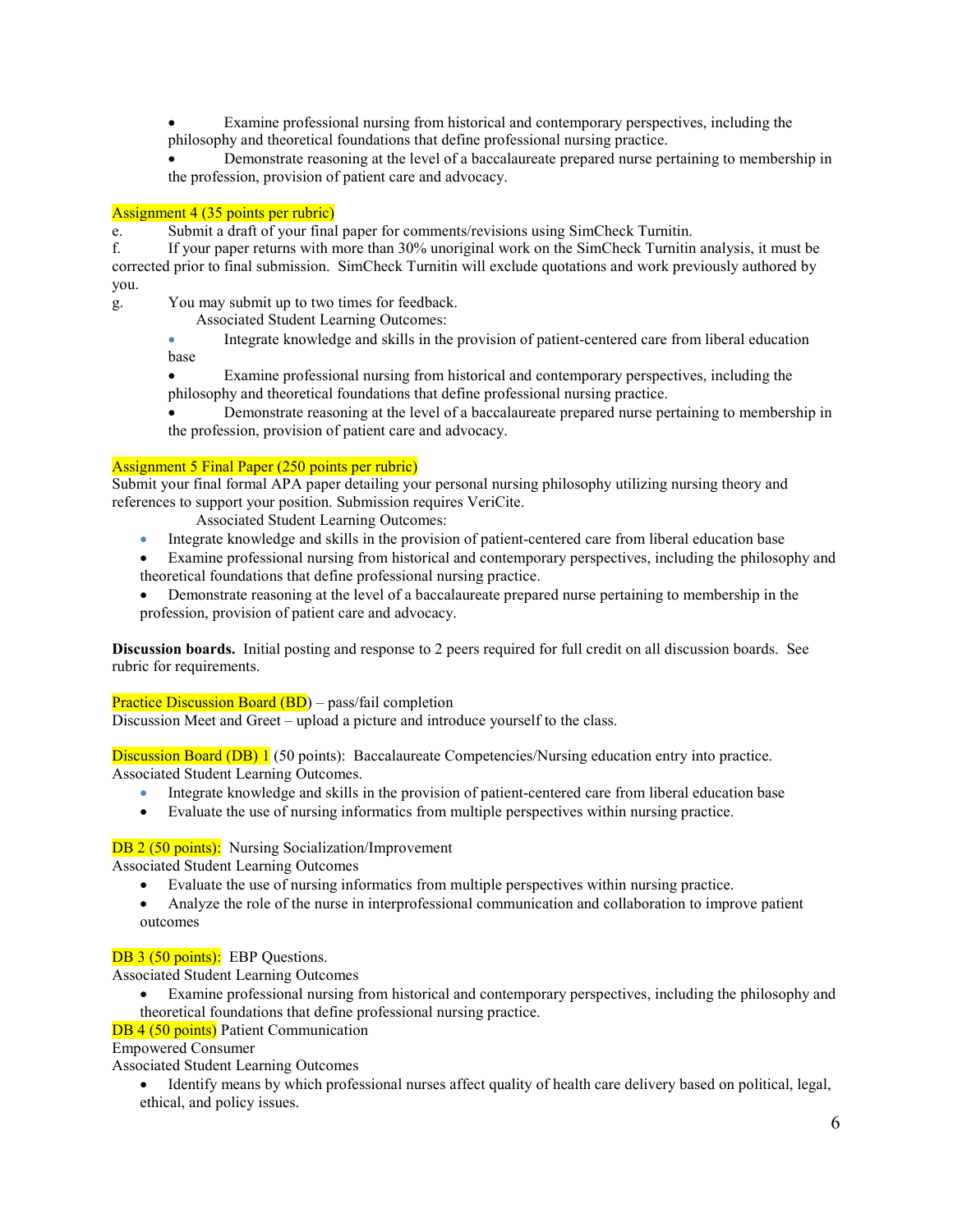• Analyze the role of the nurse in interprofessional communication and collaboration to improve patient outcomes

DB 5 (50 points) Team Communication for Safety

Associated Student Learning Outcomes

- Identify means by which professional nurses affect quality of health care delivery based on political, legal, ethical, and policy issues.
- Analyze the role of the nurse in interprofessional communication and collaboration to improve patient outcomes

### DB 6 (50 points) Patient Access to Records

Associated Student Learning Outcomes:

- Evaluate the use of nursing informatics from multiple perspectives within nursing practice.
- Identify means by which professional nurses affect quality of health care delivery based on political, legal, ethical, and policy issues.
- Analyze the role of the nurse in interprofessional communication and collaboration to improve patient outcomes

### DB 7 (50 points) Informatics and Quality

Associated Student Learning Outcomes

- Evaluate the use of nursing informatics from multiple perspectives within nursing practice.
- Identify means by which professional nurses affect quality of health care delivery based on political, legal, ethical, and policy issues.
- Demonstrate reasoning at the level of a baccalaureate prepared nurse pertaining to membership in the
- profession, provision of patient care and advocacy.

### DB 8 (50 points) Health Teaching

Associated Student Learning Outcomes

- Evaluate the use of nursing informatics from multiple perspectives within nursing practice.
- Identify means by which professional nurses affect quality of health care delivery based on political, legal, ethical, and policy issues.
- Analyze the role of the nurse in interprofessional communication and collaboration to improve patient outcomes
- Examine professional nursing from historical and contemporary perspectives, including the philosophy and theoretical foundations that define professional nursing practice.
- Demonstrate reasoning at the level of a baccalaureate prepared nurse pertaining to membership in the profession, provision of patient care and advocacy.

### DB 9 (50 points) Telehealth

Associated Student Learning Outcomes

- Evaluate the use of nursing informatics from multiple perspectives within nursing practice.
- Identify means by which professional nurses affect quality of health care delivery based on political, legal, ethical, and policy issues.
- Analyze the role of the nurse in interprofessional communication and collaboration to improve patient outcomes
- Examine professional nursing from historical and contemporary perspectives, including the philosophy and theoretical foundations that define professional nursing practice.
- Demonstrate reasoning at the level of a baccalaureate prepared nurse pertaining to membership in the profession, provision of patient care and advocacy.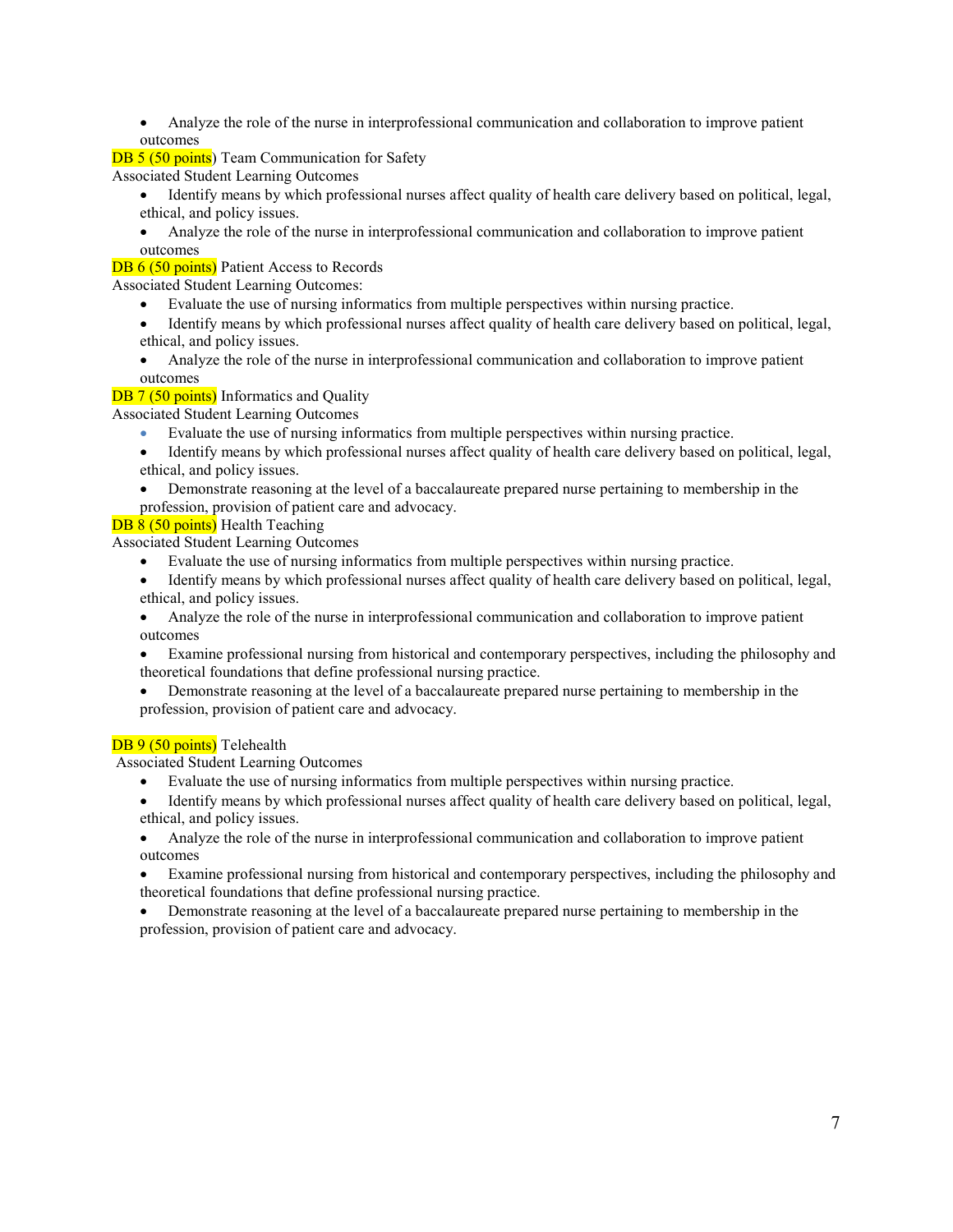| 0<br><b>Criteria for Evaluation</b>                             | <b>Points Possible</b>                                                                                                         | <b>Points Possible</b>                                                                                        | <b>Points Possible</b>                                                                                                             |
|-----------------------------------------------------------------|--------------------------------------------------------------------------------------------------------------------------------|---------------------------------------------------------------------------------------------------------------|------------------------------------------------------------------------------------------------------------------------------------|
| Thesis statement is specific. Covers<br>what will be discussed. | Thesis unclear not<br>specific. Personal nursing Thesis statement<br>philosophy not well<br>defined or not an original<br>idea | vague. Makes reader<br>guess at point of paper                                                                | Thesis statement clearly<br>written, describes what<br>will be contained in<br>paper. Personal nursing<br>philosophy well defined. |
| Personal philosophy linked to nursing<br>theory analysis        | Personal philosophy not<br>supported by a nursing<br>theory                                                                    | Support for the link<br>between theory and<br>nursing philosophy not<br>clear. Theory not<br>nursing specific | Nursing theory supports<br>personal philosophy.<br>Links well described and<br>supported.                                          |
| Use correct APA format including for<br>Title Page              | Major APA formatting<br>errors or no title page<br>included.                                                                   | Minor APA formatting<br>errors in citations or                                                                | Title Page without any<br>APA formatting errors.                                                                                   |
| Headers appropriately formatted                                 | Major errors in format                                                                                                         | Minor errors in format.<br>Unclear on content.                                                                | No errors in<br>format. Headers<br>appropriately convey<br>content to be covered.                                                  |
| Grammar and spelling                                            | Grammar and spelling<br>errors make reading of<br>paper difficult                                                              | Minor grammar and<br>spelling errors                                                                          | No grammar or spelling<br>errors                                                                                                   |
| Total                                                           |                                                                                                                                | 19                                                                                                            | 35                                                                                                                                 |

### **Nursing Theory Paper Rubric-Assignment 1**

# **Nursing Theory Paper Rubric- Database Assignment 2 Worksheet**

| <b>Criteria for Evaluation</b>                                                                                                                                 | <b>Points Possible</b>                                                                                    | <b>Points Possible</b>                                                                                             | <b>Points Possible</b>                                                   |
|----------------------------------------------------------------------------------------------------------------------------------------------------------------|-----------------------------------------------------------------------------------------------------------|--------------------------------------------------------------------------------------------------------------------|--------------------------------------------------------------------------|
| References utilized are<br>appropriate and from peer-<br>reviewed publications                                                                                 | References not appropriate for<br>work, not peer reviewed or<br>from appropriate<br>publications/database | References appropriate but not References appropriate,<br>of high quality from peer<br>review publication/database | from peer-reviewed<br>data base search                                   |
| Search terms described<br>and demonstrate appropriate<br>choice                                                                                                | Search terms not appropriate,<br>not clearly stated                                                       | Search terms stated, not<br>appropriate for assignment                                                             | Search terms<br>appropriate and<br>demonstrate<br>understanding of topic |
| Analysis of articles has depth<br>and is appropriate for<br>topic. Include type of study,<br>methods (where applicable),<br>sample, results and<br>conclusions | Analysis lacking in<br>understanding of topic, not<br>appropriate                                         | Analysis lacking depth, shows<br>some understanding of topic                                                       | Analysis has depth and<br>appropriate linkage to<br>topic being covered  |
| Copy of journal articles<br>provided                                                                                                                           | Articles not provided                                                                                     | A portion of articles provided                                                                                     | Journals aticles<br>submitted were<br>accurate                           |
| Use correct APA format<br>Spelling/Grammar                                                                                                                     | Major APA formatting errors.                                                                              | Minor APA formatting errors<br>in citations or                                                                     | <b>APA</b> formatting<br>without any errors.                             |
| Total                                                                                                                                                          |                                                                                                           | 30                                                                                                                 | 35                                                                       |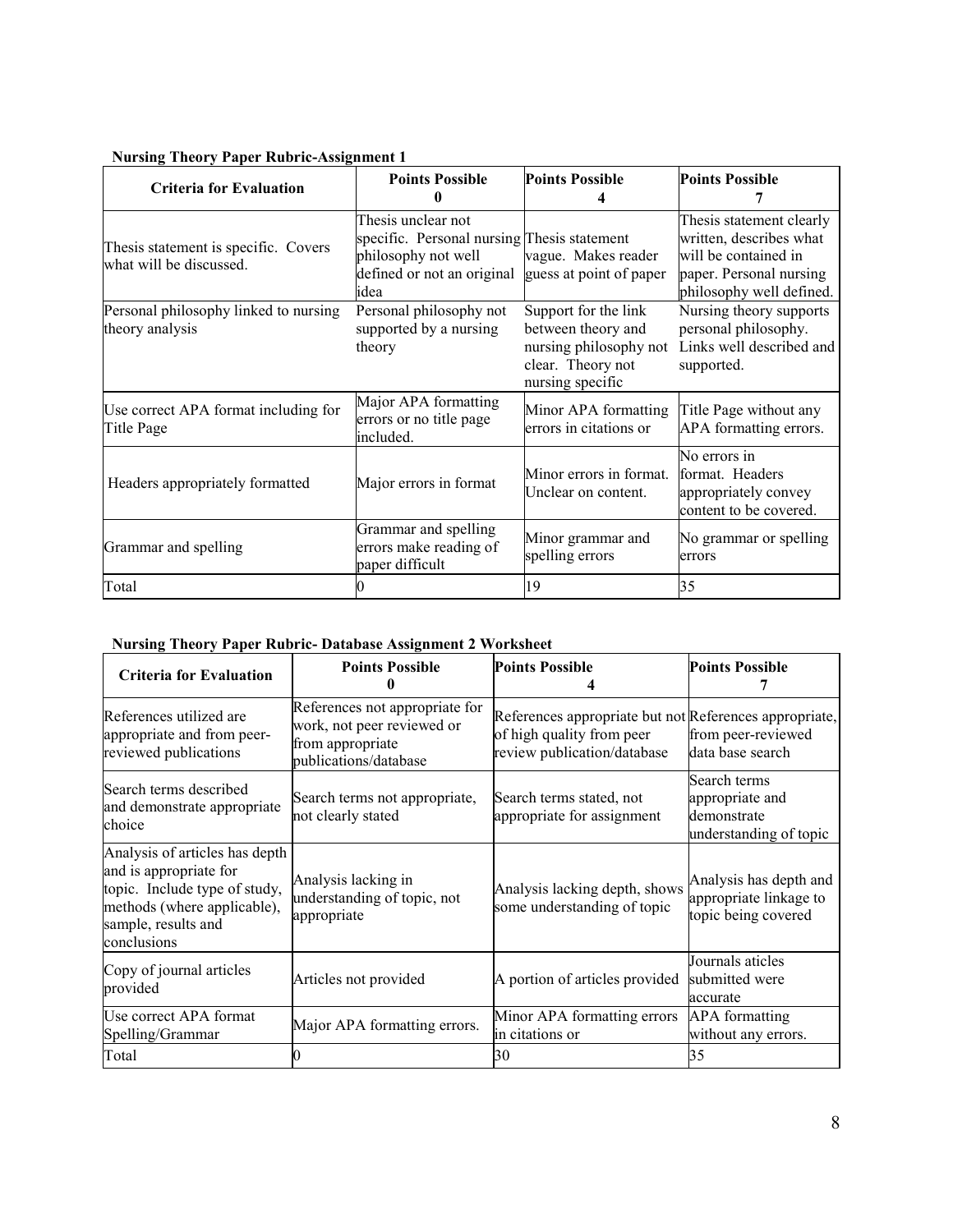# **Nursing Theory Paper Rubric – Assignment 3**

| <b>Criteria for Evaluation</b>                                                                                                                                 | <b>Points Possible</b>                                                                                    | <b>Points Possible</b>                                                                                             | <b>Points Possible</b>                                                   |
|----------------------------------------------------------------------------------------------------------------------------------------------------------------|-----------------------------------------------------------------------------------------------------------|--------------------------------------------------------------------------------------------------------------------|--------------------------------------------------------------------------|
| References utilized are<br>appropriate and from peer-<br>reviewed publications                                                                                 | References not appropriate for<br>work, not peer reviewed or<br>from appropriate<br>publications/database | References appropriate but not References appropriate,<br>of high quality from peer<br>review publication/database | from peer-reviewed<br>data base search                                   |
| Search terms described<br>and demonstrate appropriate<br>choice                                                                                                | Search terms not appropriate,<br>not clearly stated                                                       | Search terms stated, not<br>appropriate for assignment                                                             | Search terms<br>appropriate and<br>demonstrate<br>understanding of topic |
| Analysis of articles has depth<br>and is appropriate for<br>topic. Include type of study,<br>methods (where applicable),<br>sample, results and<br>conclusions | Analysis lacking in<br>understanding of topic, not<br>appropriate                                         | Analysis lacking depth, shows<br>some understanding of topic                                                       | Analysis has depth and<br>appropriate linkage to<br>topic being covered  |
| Copy of journal article or link<br>to text/publication provided                                                                                                | Articles or links not provided                                                                            | A portion of articles, links<br>provided                                                                           | Journals and links<br>submitted were<br>accurate                         |
| Use correct APA format<br>Spelling/Grammar and<br>reference page                                                                                               | Major APA formatting errors.                                                                              | Minor APA formatting errors<br>in citations or                                                                     | <b>APA</b> formatting<br>without any errors.                             |
| Total                                                                                                                                                          |                                                                                                           | 30                                                                                                                 | 35                                                                       |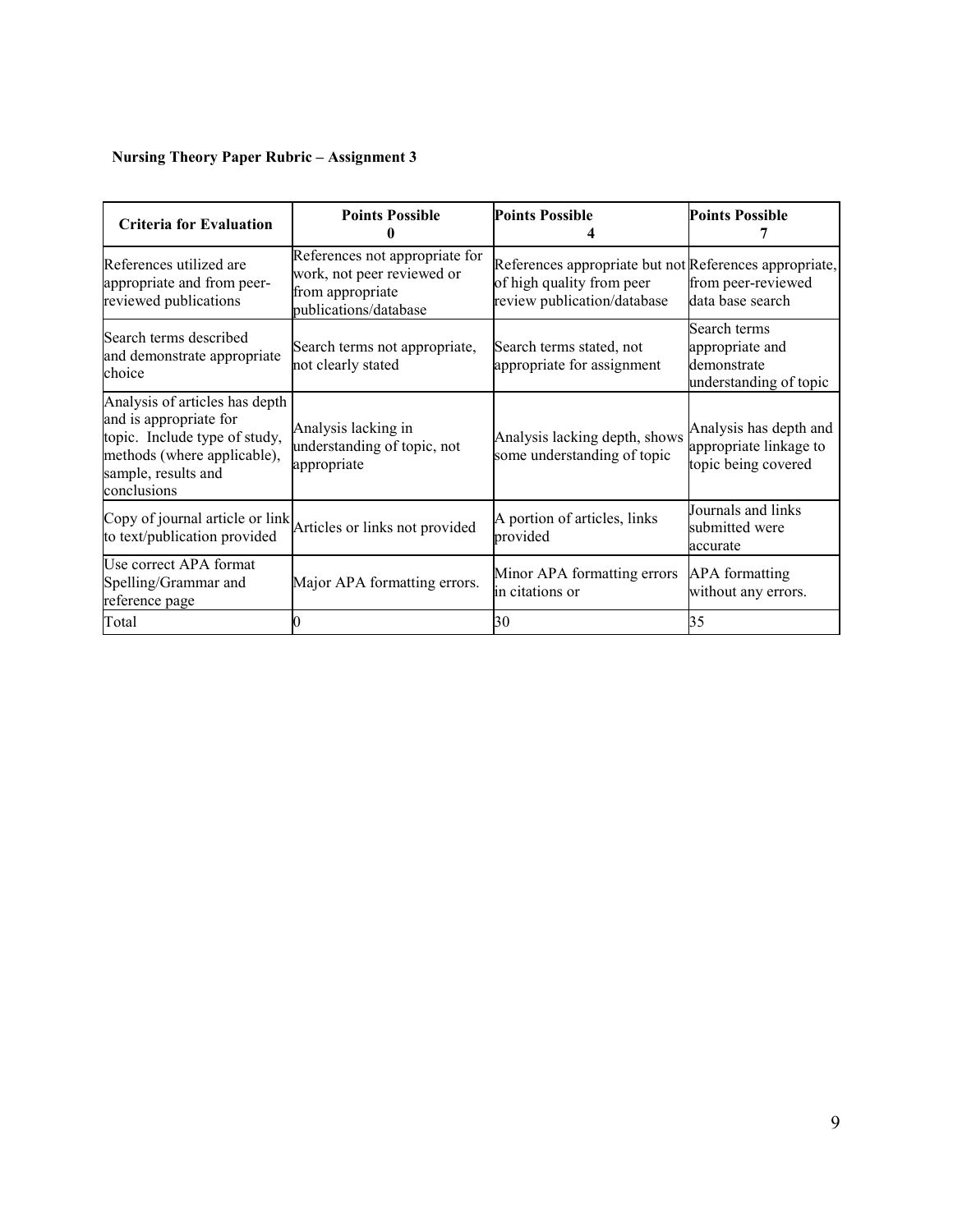# **Nursing Theory Paper Rubric – Assignment 4**

| <b>Criteria For</b><br><b>Evaluation</b>                                                                           | <b>Points Possible</b><br>0                                                                                      | <b>Points Possible</b><br>4                                                                                       | <b>Points Possible</b><br>7                                                                                            | <b>Total</b><br>35 |
|--------------------------------------------------------------------------------------------------------------------|------------------------------------------------------------------------------------------------------------------|-------------------------------------------------------------------------------------------------------------------|------------------------------------------------------------------------------------------------------------------------|--------------------|
| Personal nursing<br>philosophy (thesis<br>statement)                                                               | Personal nursing<br>philosophy well<br>defined or not an<br>original idea                                        | Personal nursing<br>philosophy defined<br>but lacking<br>complete support                                         | Personal nursing<br>philosophy well<br>defined, well<br>supported with<br>evidence from<br>readings                    |                    |
| Personal philosophy<br>linked to nursing<br>theory analysis                                                        | Personal philosophy<br>not supported by a<br>nursing theory                                                      | Support for the link<br>between theory and<br>nursing philosophy<br>not clear. Theory<br>not nursing specific     | Nursing theory<br>supports personal<br>philosophy. Links<br>well described and<br>supported.                           |                    |
| Composition of<br>paper is organized<br>with a flow of ideas<br>and ease of reading                                | Thoughts do not<br>flow clearly,<br>disorganized or<br>difficult to read                                         | Lacking formatting<br>resulting in difficult<br>reading. Sentence<br>structure or overall<br>flow are awkward     | Appropriate flow of<br>ideas, clear and easy<br>to understand.<br>Appropriate use of<br>headings to separate<br>ideas. |                    |
| Linkage to<br>evidence-based<br>practice articles are<br>clear                                                     | Contains no link<br>from evidence<br>based resources.<br>Resources are of<br>poor quality, not<br>peer reviewed. | Discussion of<br>evidence-based<br>resources not<br>clearly tied to the<br>support of the main<br>idea.           | Minimum of two<br>peer-reviewed<br>resources utlizied                                                                  |                    |
| Use correct APA<br>format including<br>title page, in-text<br>citations,<br>spelling/grammar<br>and reference page | Major APA<br>formatting issues                                                                                   | Minor APA<br>formatting errors in<br>title page, in-text<br>citations,<br>spelling/grammar,<br>and reference page | APA formatting<br>without any errors                                                                                   |                    |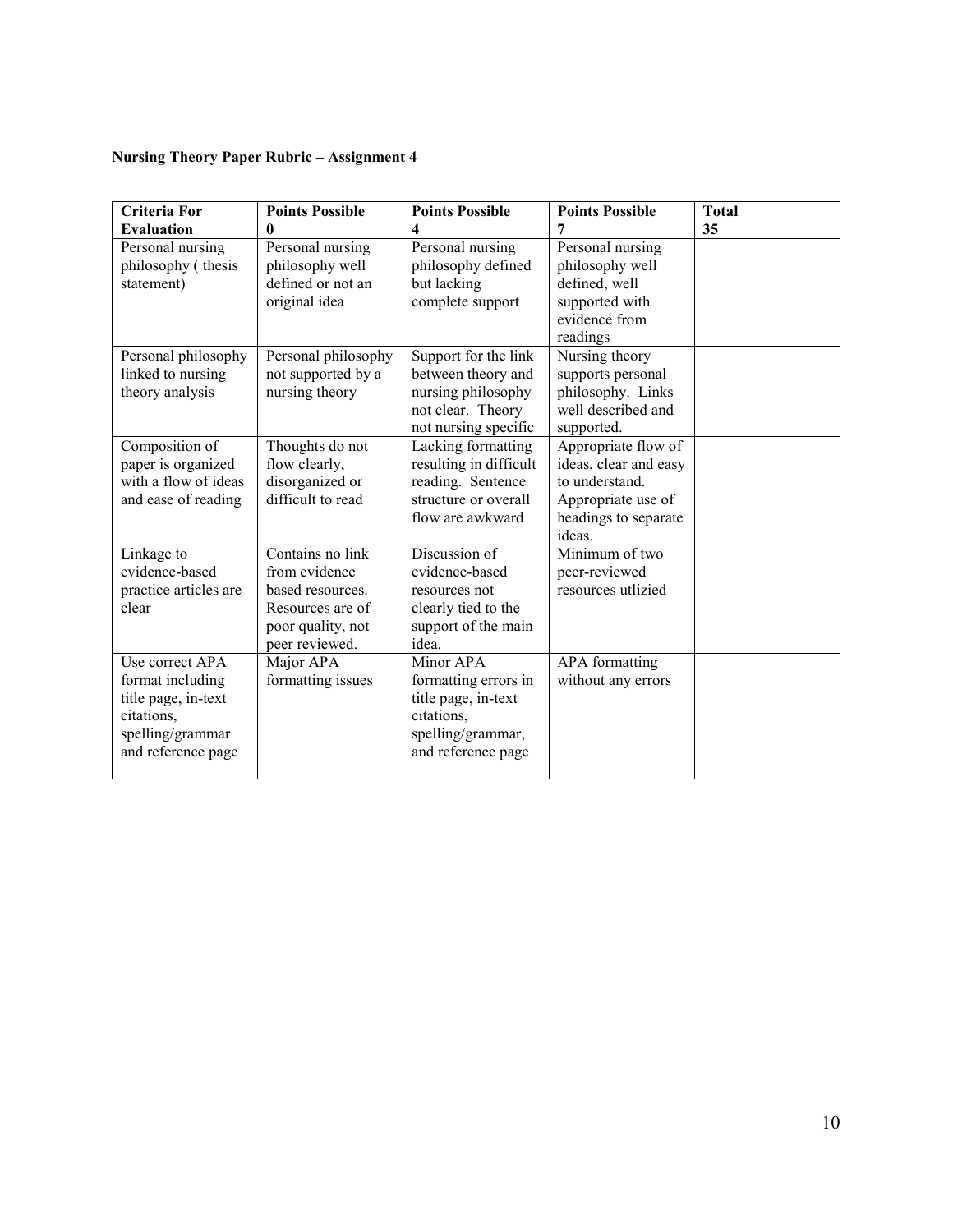# **Nursing Theory Paper Rubric-Assignment 5**

| <b>Criteria For</b>   | <b>Points Possible</b> | <b>Points Possible</b> | <b>Points Possible</b> | <b>Total</b> |
|-----------------------|------------------------|------------------------|------------------------|--------------|
| Evaluation            | 10                     | 30                     | 50                     | 200          |
| Personal nursing      | Personal nursing       | Personal nursing       | Personal nursing       |              |
| philosophy (thesis    | philosophy well        | philosophy defined     | philosophy well        |              |
| statement)            | defined or not an      | but lacking            | defined, well          |              |
|                       | original idea          | complete support       | supported with         |              |
|                       |                        |                        | evidence from          |              |
|                       |                        |                        | readings               |              |
| Criteria for          | <b>Points Possible</b> | <b>Points Possible</b> | <b>Points Possible</b> |              |
| <b>Evaluation</b>     | 10                     | 30                     | 50                     |              |
| Personal philosophy   | Personal philosophy    | Support for the link   | Nursing theory         |              |
| linked to nursing     | not supported by a     | between theory and     | supports personal      |              |
| theory analysis       | nursing theory         | nursing philosophy     | philosophy. Links      |              |
|                       |                        | not clear. Theory      | well described and     |              |
|                       |                        | not nursing specific   | supported.             |              |
| Criteria for          | <b>Points Possible</b> | <b>Points Possible</b> | <b>Points Possible</b> |              |
| <b>Evaluation</b>     | 10                     | 20                     | 30                     |              |
| Composition of        | Thoughts do not        | Lacking formatting     | Appropriate flow of    |              |
| paper is organized    | flow clearly,          | resulting in difficult | ideas, clear and easy  |              |
| with a flow of ideas  | disorganized or        | reading. Sentence      | to understand.         |              |
| and ease of reading   | difficult to read      | structure or overall   | Appropriate use of     |              |
|                       |                        | flow are awkward       | headings to separate   |              |
|                       |                        |                        | ideas.                 |              |
| Criteria for          | <b>Points Possible</b> | <b>Points Possible</b> | <b>Points Possible</b> |              |
| <b>Evaluation</b>     | 10                     | 30                     | 50                     |              |
| Linkage to            | Contains no link       | Discussion of          | Minimum of two         |              |
| evidence-based        | from evidence          | evidence-based         | peer-reviewed          |              |
| practice articles are | based resources.       | resources not          | resources utlizied     |              |
| clear                 | Resources are of       | clearly tied to the    |                        |              |
|                       | poor quality, not      | support of the main    |                        |              |
|                       | peer reviewed.         | idea.                  |                        |              |
| Criteria for          | <b>Points Possible</b> | <b>Points Possible</b> | <b>Points Possible</b> |              |
| <b>Evaluation</b>     | 0                      | 10                     | 20                     |              |
| Use correct APA       | Major APA              | Minor APA              | <b>APA</b> formatting  |              |
| format including      | formatting errors.     | formatting errors in   | without any errors     |              |
| title page, in-text   | Major                  | title page, in-text    |                        |              |
| citations,            | spelling/grammar       | citations,             |                        |              |
| spelling/grammar      | errors. No writing     | spelling/grammar,      |                        |              |
| and reference page    | center consult         | and reference page     |                        |              |
|                       | report uploaded.       |                        |                        |              |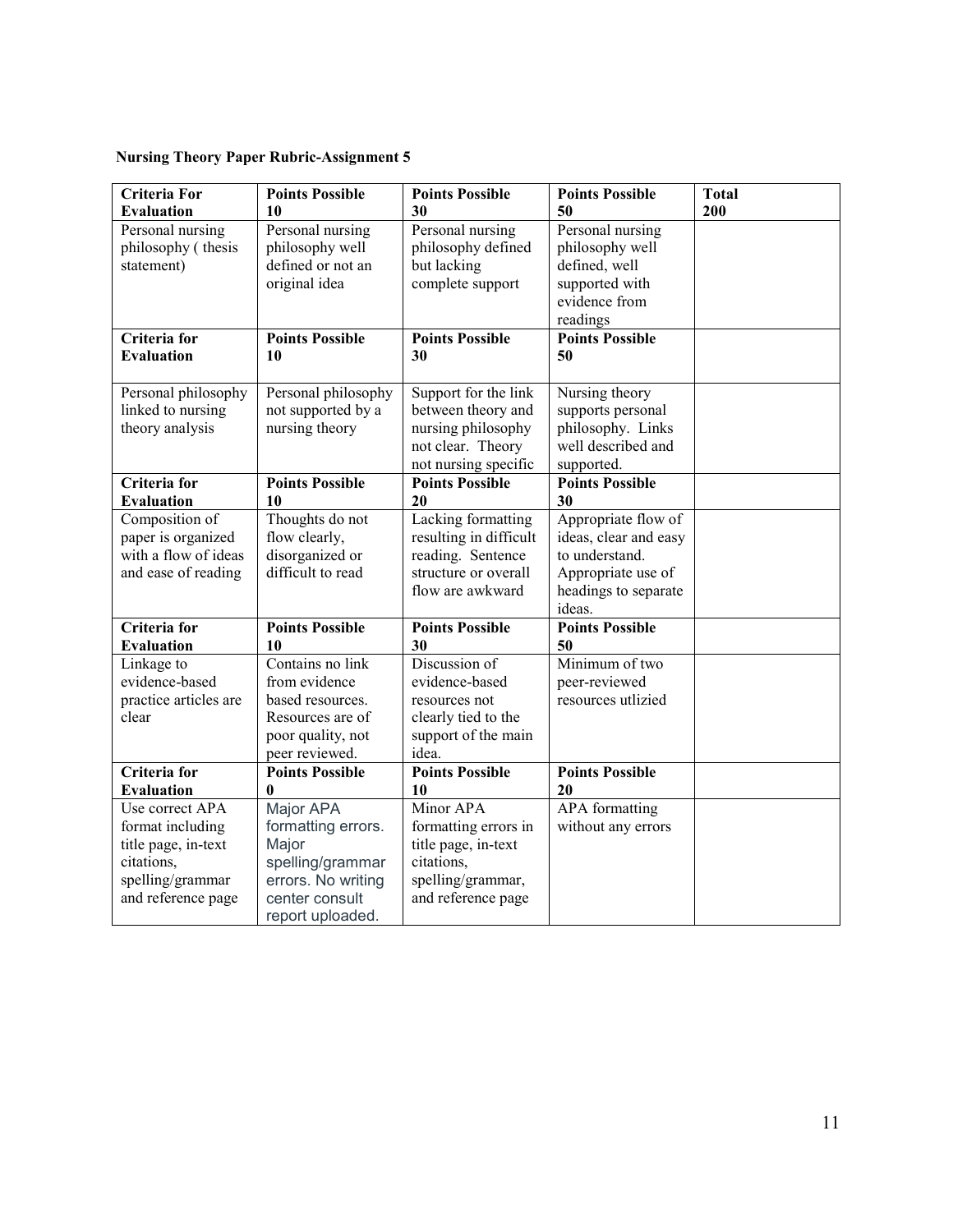## **Online Discussion Rubric**

| Criteria                  | Ratings                                                             |                                 |                                  | Pts                |
|---------------------------|---------------------------------------------------------------------|---------------------------------|----------------------------------|--------------------|
| Content                   | $20.0$ pts                                                          | $10.0$ pts                      | $0.0$ pts                        |                    |
| Understandin              | <b>Full Marks</b>                                                   | Partial                         | No Marks                         |                    |
| g                         | The student understands                                             | Ideas are reasonably clear, but | The student uses                 |                    |
| (comprehensi              | significant ideas relevant to the                                   | the listener needs to make      | foundational knowledge           |                    |
| on of the                 | issue under discussion. This is                                     | some guesses as to what the     | incorrectly. • The student       |                    |
| content under             | indicated by correct use of                                         | student meant. • Some           | struggles to provide ideas or    |                    |
| discussion)               | terminology, precise selection of                                   | vocabulary is                   | support for ideas and does       |                    |
|                           | the pieces of information required used correctly and some is not.  |                                 | not show any link to             |                    |
|                           | to make a point, correct and                                        | · Ideas are correct but not     | materials presented or           |                    |
|                           | appropriate use of examples and                                     | concise. • Contributions to the | resources provided. • The        |                    |
|                           | counterexamples, demonstrations                                     | group are generally supported   | student has difficulty           | $20.0$ pt          |
|                           | of which distinctions are                                           | by some facts, examples,        | understanding themes and         | S                  |
|                           | important to make, and                                              | analogies, statistics, and so   | distinguishing main ideas        |                    |
|                           | explanations that are concise and                                   | forth, but there's a sense that | and supporting details. •        |                    |
|                           | to the point. • Information and                                     | more is needed. Missing areas   | Terminology is used              |                    |
|                           | knowledge are accurate. • The                                       | where citations required for    | incorrectly                      |                    |
|                           | student elaborates statements with                                  | evidence utilized.              |                                  |                    |
|                           | accurate explanations, reasons, or                                  |                                 |                                  |                    |
|                           | evidence. Citations are provided                                    |                                 |                                  |                    |
|                           | to show connection to evidence                                      |                                 |                                  |                    |
|                           | and resources.                                                      |                                 |                                  |                    |
|                           |                                                                     |                                 |                                  |                    |
| Quality of                | $15.0$ pts                                                          | $7.5$ pts                       | $0.0$ pts                        |                    |
| Responses                 | <b>Full Marks</b>                                                   | Partial                         | No Marks                         |                    |
| Student<br>makes          | Responses contribute to ongoing                                     | Responses provide different     | Student fails to respond to      |                    |
|                           | discussion by providing an                                          | opinion or insight but are not  | peer questions or                |                    |
| appropriate               | alternative perspective or point                                    | supported by evidence.          | suggestions. Responses not       |                    |
| peer                      | of view. May share own opinion,                                     | Responses merely restate the    | supported by evidence or         |                    |
| responses<br>and responds | but uses resources in the analysis initial discussion board posting |                                 | lacking in understanding of      |                    |
| to questions              | and support of that opinion.                                        | without adding any additional   | the initial content or peer      | 15.0 <sub>pt</sub> |
| or                        | Shares insights gained from a                                       | information. Citations are      | response.                        | S                  |
| suggestions               | colleague's posting. Makes                                          | provided but fail to show       | No citations provided.           |                    |
| posed by                  | suggestions and expands on the                                      | connection to evidence and      |                                  |                    |
| fellow                    | initial post. Citations are                                         | resources.                      |                                  |                    |
| classmates.               | provided to show connection to                                      |                                 |                                  |                    |
| References                | evidence and resources.                                             |                                 |                                  |                    |
| are utilized to           | References are utilized to                                          |                                 |                                  |                    |
| support                   | support responses.                                                  |                                 |                                  |                    |
| responses.                |                                                                     |                                 |                                  |                    |
| Choice and                | $10.0$ pts                                                          | 5.0 pts                         | $0.0$ pts                        |                    |
| Professional              | <b>Full Marks</b>                                                   | Partial                         | No Marks                         |                    |
| Language                  | The student uses precise                                            | The student occasionally        | The student uses language        |                    |
|                           | vocabulary without 'wordiness'.                                     | misspells words and makes       | that others in the group are     |                    |
|                           | Words are purposefully chosen to                                    | grammatical errors. The         | unlikely to understand. •        |                    |
|                           | make a point. • The student uses                                    | student uses general            | Ideas appear                     |                    |
|                           | language that others in the group                                   | vocabulary and tends to         | disproportionately lengthy       | 10.0 <sub>pt</sub> |
|                           | will understand, avoids use of                                      | express ideas wordily. •        | and are difficult to follow. •   | S                  |
|                           | jargon/slang. • The student                                         | Although correct, language      | Language choices are vague,      |                    |
|                           | defines or clearly explains                                         | might not be equally            | abstract, or trite. Jargon/slang |                    |
|                           | language or concepts that might                                     | understandable to all           | may be used when more            |                    |
|                           | be unfamiliar to others. Language                                   | members of the group.           | precise language is needed.      |                    |
|                           | used is appropriate for the level of                                |                                 | The student frequently           |                    |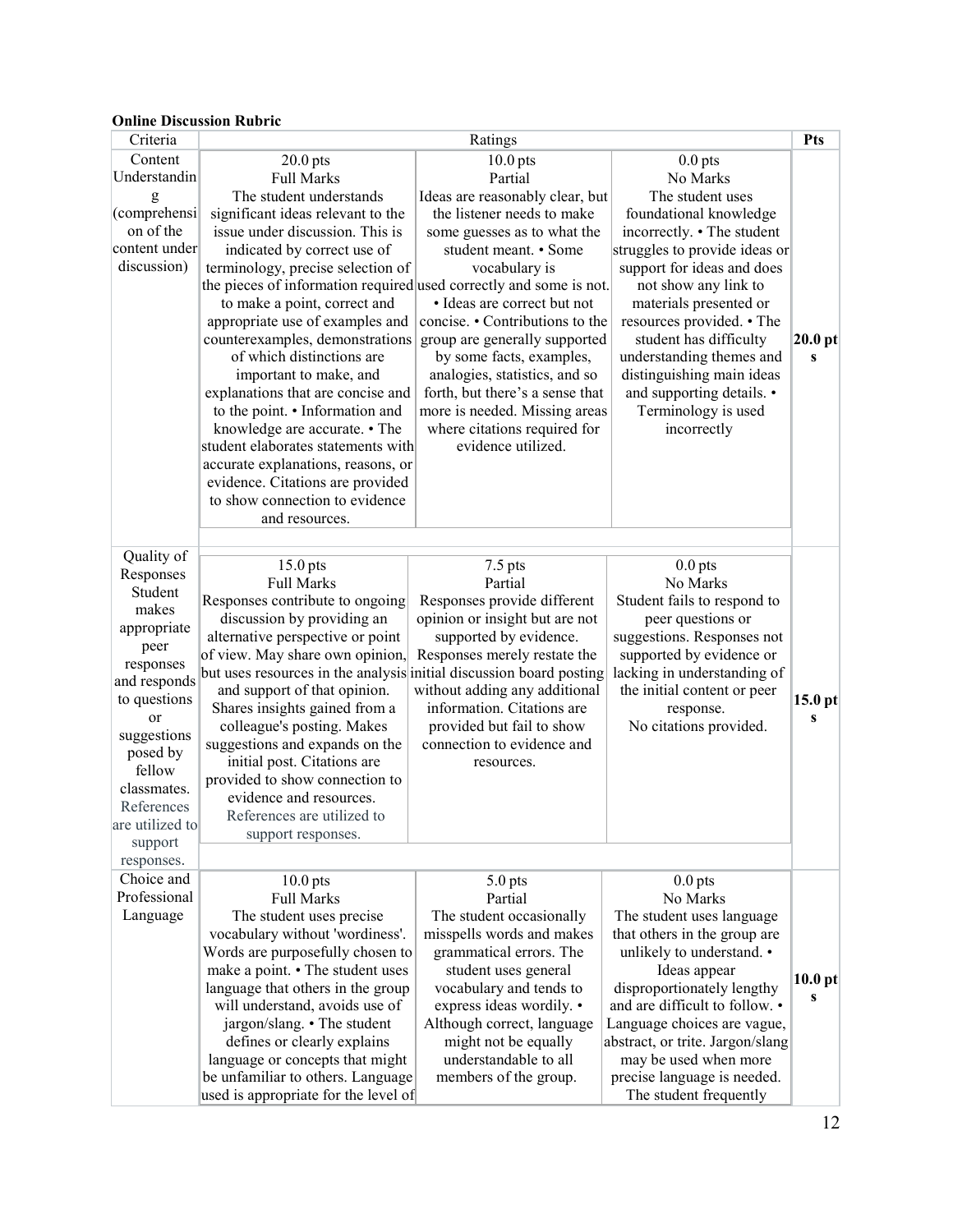|                                                                                                | a registered professional nurse.<br>The student shows mastery of<br>English language appropriate<br>for upper level student, no<br>grammatical errors.                                                     | misspells words and makes<br>grammatical errors.<br>(more than three<br>grammatical or spelling<br>errors) |           |
|------------------------------------------------------------------------------------------------|------------------------------------------------------------------------------------------------------------------------------------------------------------------------------------------------------------|------------------------------------------------------------------------------------------------------------|-----------|
| APA<br>Citations,<br>references<br>and other<br>formatting<br>appropriate<br>for<br>discussion | 5.0 to $>0.0$ pts<br><b>Full Marks</b><br>Correct use of APA without errors, including<br>in-text citations and References<br>list. References are appropriately utilized in<br>initial post and response. | $0.0$ pts<br>No Marks<br>3 or more errors in APA in-text citations or<br>reference list.                   | $5.0$ pts |
| 50 pts. total                                                                                  |                                                                                                                                                                                                            |                                                                                                            |           |

# **Grading Criteria Rubric and Conversion**

| Assignment             | Points | Percentage |
|------------------------|--------|------------|
|                        | 450    | 45%        |
| <b>Discussions</b>     |        |            |
| Written<br>assignments | 150    | 15%        |
| Quizzes                | 200    | 20%        |
| Nursing Theory         | 200    | 20%        |
| Paper                  |        |            |
| Total:                 | 1000   | 100%       |
|                        |        |            |
|                        |        |            |

A=900-1000 points B=800-899 points C=700-799 points D=600-699 points F=599 or below \*Note, grade of 700 (70%) or higher required to pass all nursing courses

## **Posting of Grades**

All student grades will be posted on the Canvas Grade book. Students should monitor their grading status often and report to the instructor any discrepancies. Quiz and exam grades taken through Canvas are posted upon successful submission. Faculty graded assignments and discussion posts will usually be posted within 7 days after the due date and time.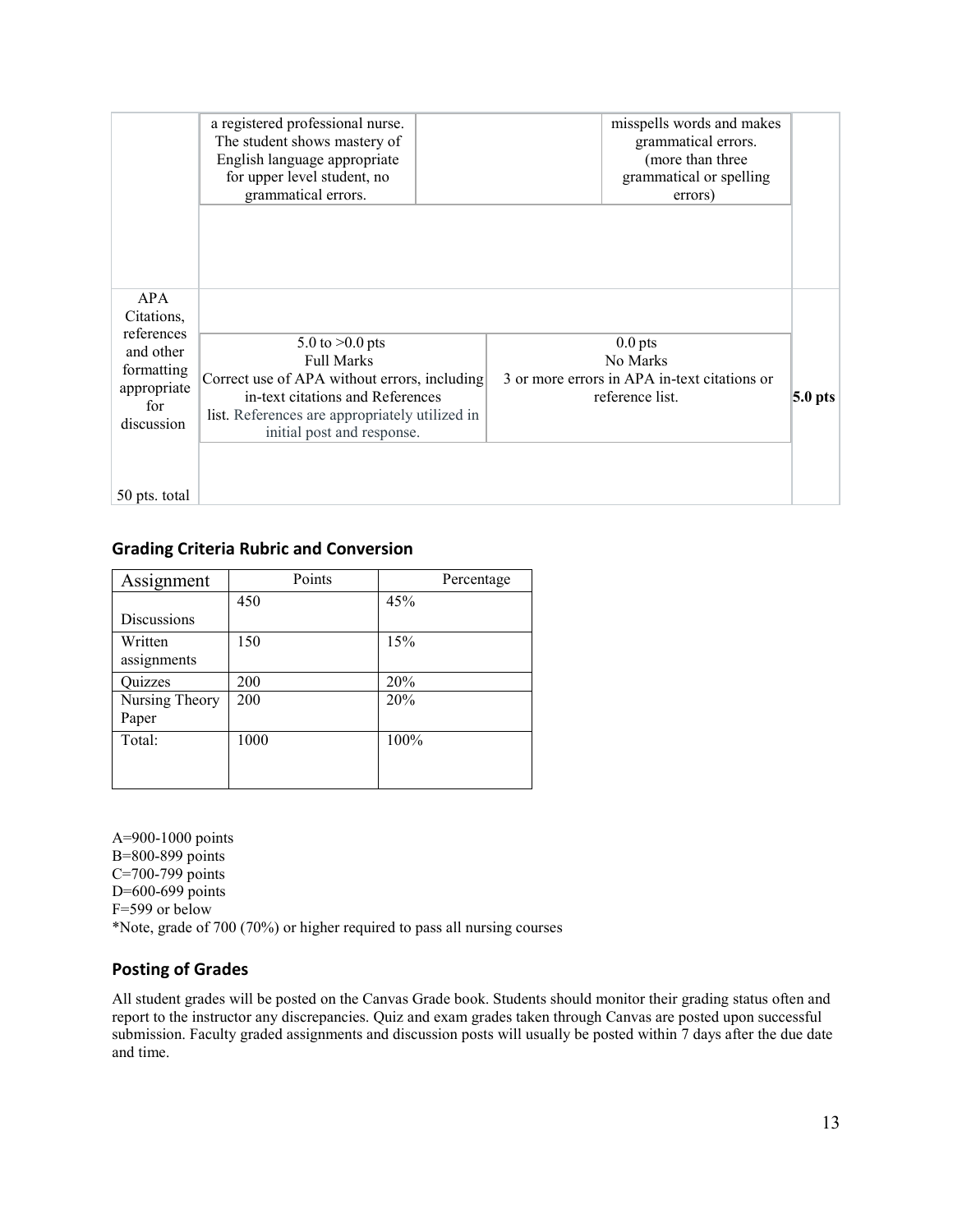## **Grading Policies**

Online learning requires students to be very self-disciplined. For this course, Monday will

be considered the first class day. Initial discussion board postings are due on Thursday of the appropriate week with responses due by the following Sunday at 2355. All other assignments such as quizzes and written work will be due by midnight (2355) on Sunday of that module week. Ten percent will be taken off for each day for late submissions and will not be accepted after three days.

#### **Statement on Late Assignments**.

Assignments are due on the date and time outlined in the course schedule and syllabus. A 10% deduction will be taken for each day an assignment is past the due date. After three days (72 hours), a grade of 0 will be entered into the gradebook for that assignment. This includes all quizzes, discussion boards, and any other written work in the course. Exceptions will be granted at faculty discretion and only if arrangements were made prior to the due date.

Since this is a three semester credit hour course, expect to spend at least three hours a week on your computer and reading. Study time and time for assignment completion will be in addition to that time. The course should be accessed on Canvas at least 3-4 times a week.

Quizzes for this course are used as "learnings" more than testing knowledge. You will have an unlimited amount of time to complete, but only one attempt. So, plan ahead, complete the readings first, and set aside time to complete the quiz.

Be sure to submit assignments, discussions, or any other types of assignments in the correct place as directed. **COURSE OUTLINE AND CALENDAR**

| MODULE/           | <b>TOPIC</b>                                  | <b>READINGS/</b>                          | <b>ASSIGNMENTS</b>                                        |
|-------------------|-----------------------------------------------|-------------------------------------------|-----------------------------------------------------------|
| <b>DATES</b>      |                                               | <b>RESOURCES</b>                          | (ALL ASSIGNMENTS DUE AT 11:55 PM CST)                     |
| Module 1          | Welcome to the                                | <b>Complete Orientation Module Videos</b> | Set up Canvas Profile                                     |
| Jan 18            | Course!                                       | <b>Orientation Dates</b>                  | Orientation Quiz Due 1/23/2021 at 11:55 PM CST            |
|                   | Syllabus overview                             | <b>Canvas Set-up</b>                      | Practice Discussion Board, Due 01/20, responses due 01/23 |
|                   | Canvas basics                                 |                                           | Practice Assignment, submit attachment Due 1/23           |
|                   |                                               |                                           |                                                           |
| Module 2          | Historical                                    | Friberg, Chapters 1, 2, 4                 | DB 1 Baccalaureate Competencies Due 01/27, responses      |
| Jan 24            | Development                                   |                                           | 01/30                                                     |
|                   | Pathways of                                   |                                           |                                                           |
|                   | Education                                     |                                           |                                                           |
| Module 3          | Professional                                  | Friberg, Chapters 3, 4, 22                | DB 2, Nursing Socialization Due, initial Due 02/03,       |
| Jan 31            | Socialization                                 | Interprofessional Collaborative Practice  | responses 02/06                                           |
|                   |                                               | Competencies                              |                                                           |
| Module 4          | Nursing Theories and                          | Friberg, Chapter 5 & 9                    | Quiz, Due 02/13                                           |
| Feb <sub>7</sub>  | Critical Thinking                             | Library Video on Database Searches        | Assignment 1, Title Page, Thesis Statement for Nursing    |
|                   |                                               |                                           | Philosophy paper                                          |
|                   |                                               |                                           | by $02/13$                                                |
| Module 5          | <b>Evidence Based</b>                         | Sewell, Ch. 9, 10 & 12                    | DB 3 Evidence Based Practice Due 02/17, responses by      |
| Feb 14            | Practice in a Digital                         | APA resources video                       | 02/20                                                     |
|                   | Age                                           | APA Manual, Ch 1, 2, 4, 8, 9, 10          | Assignment 2. Locate 2 articles from the nursing database |
|                   |                                               |                                           | that link a nursing theory to thesis statement - Database |
|                   |                                               |                                           | Search Worksheet, Due 02/20                               |
|                   |                                               |                                           |                                                           |
| Module 6          | <b>Using Applications</b><br>for Professional | Sewell, Ch. 5 & 6                         | P.A.T.C.H. (personal attitudes towards technology and     |
| Feb <sub>21</sub> |                                               |                                           | computers in healthcare) Assignment due 02/27             |
|                   | Presentations                                 |                                           | Quiz Due 02/27                                            |

## **Complete Course Calendar**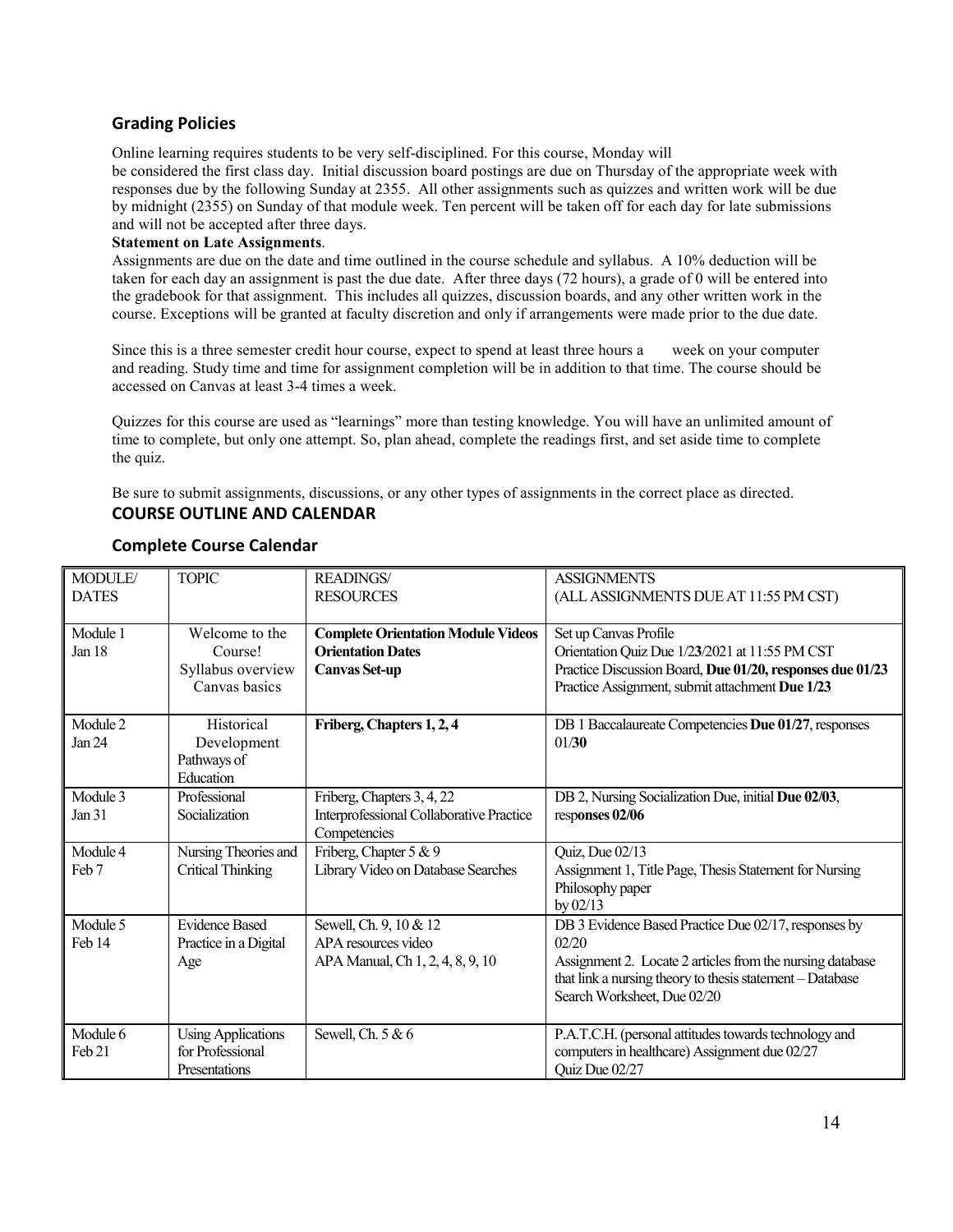| Module 7<br>Feb 28    | Communication                         | Friberg, Ch. 8, 11, 12<br>Sewell, Ch <sub>4</sub>   | DB4 - Patient Communication Due 03/03, responses by<br>03/06                                                                                                       |
|-----------------------|---------------------------------------|-----------------------------------------------------|--------------------------------------------------------------------------------------------------------------------------------------------------------------------|
| Module 8<br>March 7   | Communication and<br>Quality          | Friberg Ch. 20<br><b>AHRQ Team STEPPS resources</b> | DB5 - Team Communication for Safety Due 3/10, responses<br>by $3/13$                                                                                               |
| March $14-18$         |                                       | <b>Spring Break</b>                                 |                                                                                                                                                                    |
| Module 9<br>March 21  | Foundations of<br>Nursing Informatics | Sewell, Ch. 15, 16, 17, 18 & 19                     | Quiz, Ch. 15, 16, 17, 18, 19 Foundations of Nursing<br>Informatics Due 03/27<br>Assign 3 – References, evidence for paper, and writing center<br>consult Due 03/27 |
| Module 10<br>March 28 | Informatics and<br>Quality            | Sewell, Ch. 20 & 21                                 | Quiz, Ch 20, 21 Due 04/03<br>DB 6 – Patient Access to Records Due 3/31 with responses<br>due $04/03$                                                               |
| Module 11<br>April 4  | Informatics and<br>Quality (cont.)    | Sewell, Ch. 24                                      | DB7 - Informatics and Quality, Due 04/07, responses due<br>04/12                                                                                                   |
| Module 12<br>April 11 | <b>Health Teaching</b>                | Friberg Ch. 10, 15<br>Sewell, Ch. 14                | Discussion Board 8-Health Teaching, Due 04/14, responses<br>due $04/17$<br>Assign 4 Draft 1 Due 04/17 for feedback                                                 |
| Module 13<br>April 18 | E-learning                            | Sewell, Ch. 23                                      | Short Essay on E-learning success strategies due 04/24<br>Assignment 4 Draft 2 Due 04/24 for feedback                                                              |
| Module 14<br>April 25 | Telehealth                            | Friberg, Ch. 19<br>Sewell, Ch. 22                   | Discussion Board 9, Due 04/28, Responses due 05/01                                                                                                                 |
| Module 15<br>May 2    |                                       |                                                     | Assignment 5 and writing center consult Due 05/08                                                                                                                  |
|                       |                                       |                                                     | Course Evaluation due 05/13                                                                                                                                        |

## **Important University Dates**

*https://www.tamuct.edu/registrar/academic-calendar.html]*

# **TECHNOLOGY REQUIREMENTS AND SUPPORT**

## **Technology Requirements**

This course will use the A&M-Central Texas Instructure Canvas learning management system. **We strongly recommend the latest versions of Chrome or Firefox browsers. Canvas no longer supports any version of Internet Explorer.**

Logon to A&M-Central Texas Canvas [https://tamuct.instructure.com/] or access Canvas through the TAMUCT Online link in myCT [https://tamuct.onecampus.com/]. You will log in through our Microsoft portal.

Username: Your MyCT email address. Password: Your MyCT password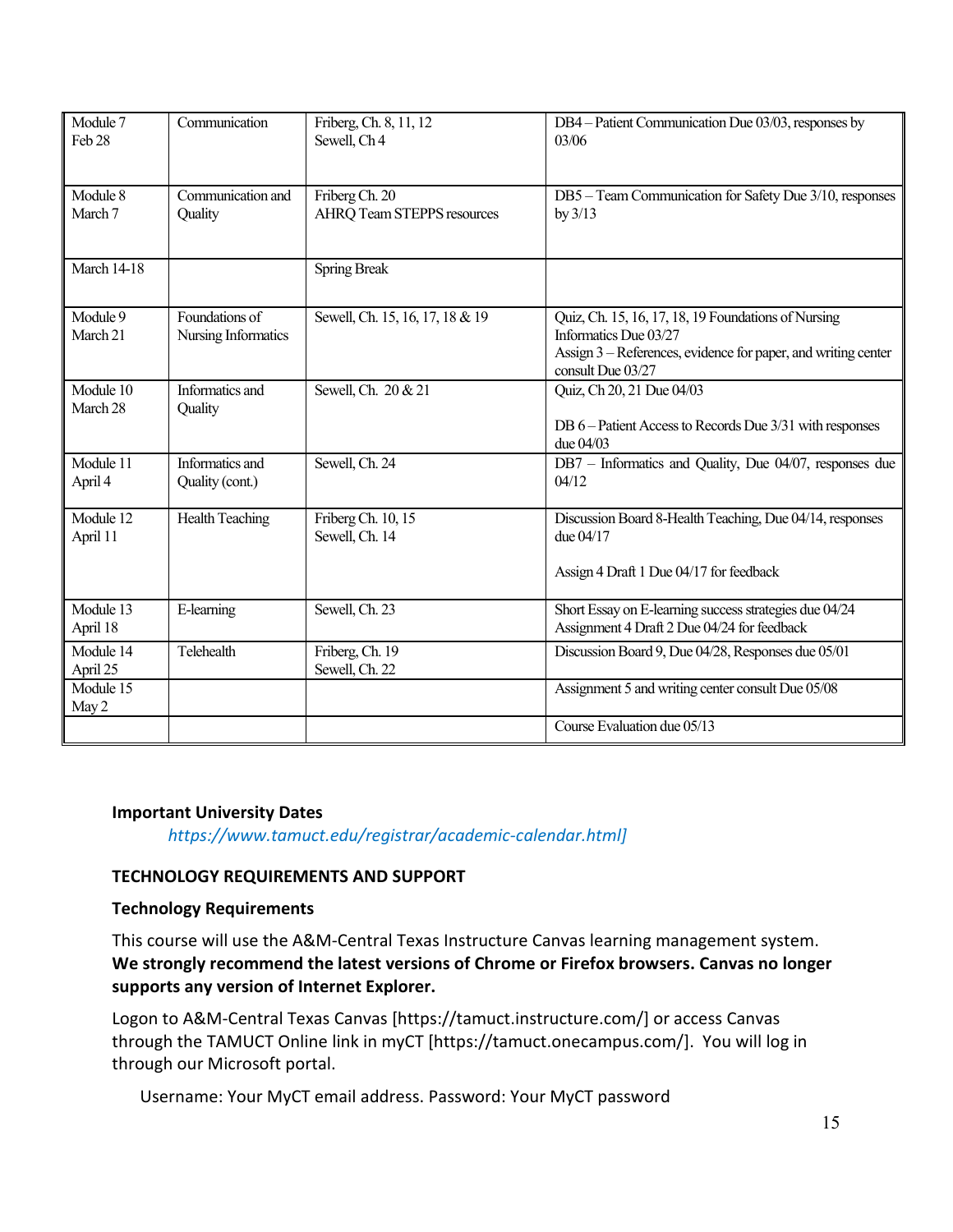# **Canvas Support**

Use the Canvas Help link, located at the bottom of the left-hand menu, for issues with Canvas. You can select "Chat with Canvas Support," submit a support request through "Report a Problem," or call the Canvas support line: 1-844-757-0953.

For issues related to course content and requirements, contact your instructor.

# **Online Proctored Testing**

A&M-Central Texas uses Proctorio for online identity verification and proctored testing. This service is provided at no direct cost to students. If the course requires identity verification or proctored testing, the technology requirements are: Any computer meeting the minimum computing requirements, plus web camera, speaker, and microphone (or headset). Proctorio also requires the Chrome web browser with their custom plug in.

# **Other Technology Support**

For log-in problems, students should contact Help Desk Central, 24 hours a day, 7 days a week

Email: [helpdesk@tamu.edu](mailto:helpdesk@tamu.edu) Phone: (254) 519-5466 [Web Chat:](http://hdc.tamu.edu/) [http://hdc.tamu.edu] *Please let the support technician know you are an A&M-Central Texas student.*

## **UNIVERSITY RESOURCES, PROCEDURES, AND GUIDELINES**

## **Drop Policy**

If you discover that you need to drop this class, you must complete the [Drop Request](https://dynamicforms.ngwebsolutions.com/casAuthentication.ashx?InstID=eaed95b9-f2be-45f3-a37d-46928168bc10&targetUrl=https%3A%2F%2Fdynamicforms.ngwebsolutions.com%2FSubmit%2FForm%2FStart%2F53b8369e-0502-4f36-be43-f02a4202f612) Dynamic Form through Warrior Web.

[https://dynamicforms.ngwebsolutions.com/casAuthentication.ashx?InstID=eaed95b9-f2be-45f3-a37d-

46928168bc10&targetUrl=https%3A%2F%2Fdynamicforms.ngwebsolutions.com%2FSubmit%2F Form%2FStart%2F53b8369e-0502-4f36-be43-f02a4202f612].

Faculty cannot drop students; this is always the responsibility of the student. The Registrar's Office will provide a deadline on the Academic Calendar for which the form must be completed. Once you submit the completed form to the Registrar's Office, you must go into Warrior Web and confirm that you are no longer enrolled. If you still show as enrolled, FOLLOW-UP with the Registrar's Office immediately. You are to attend class until the procedure is complete to avoid penalty for absence. Should you miss the drop deadline or fail to follow the procedure, you will receive an F in the course, which may affect your financial aid and/or VA educational benefits.

# **Academic Integrity**

Texas A&M University-Central Texas values the integrity of the academic enterprise and strives for the highest standards of academic conduct. A&M-Central Texas expects its students, faculty, and staff to support the adherence to high standards of personal and scholarly conduct to preserve the honor and integrity of the creative community. Any deviation by students from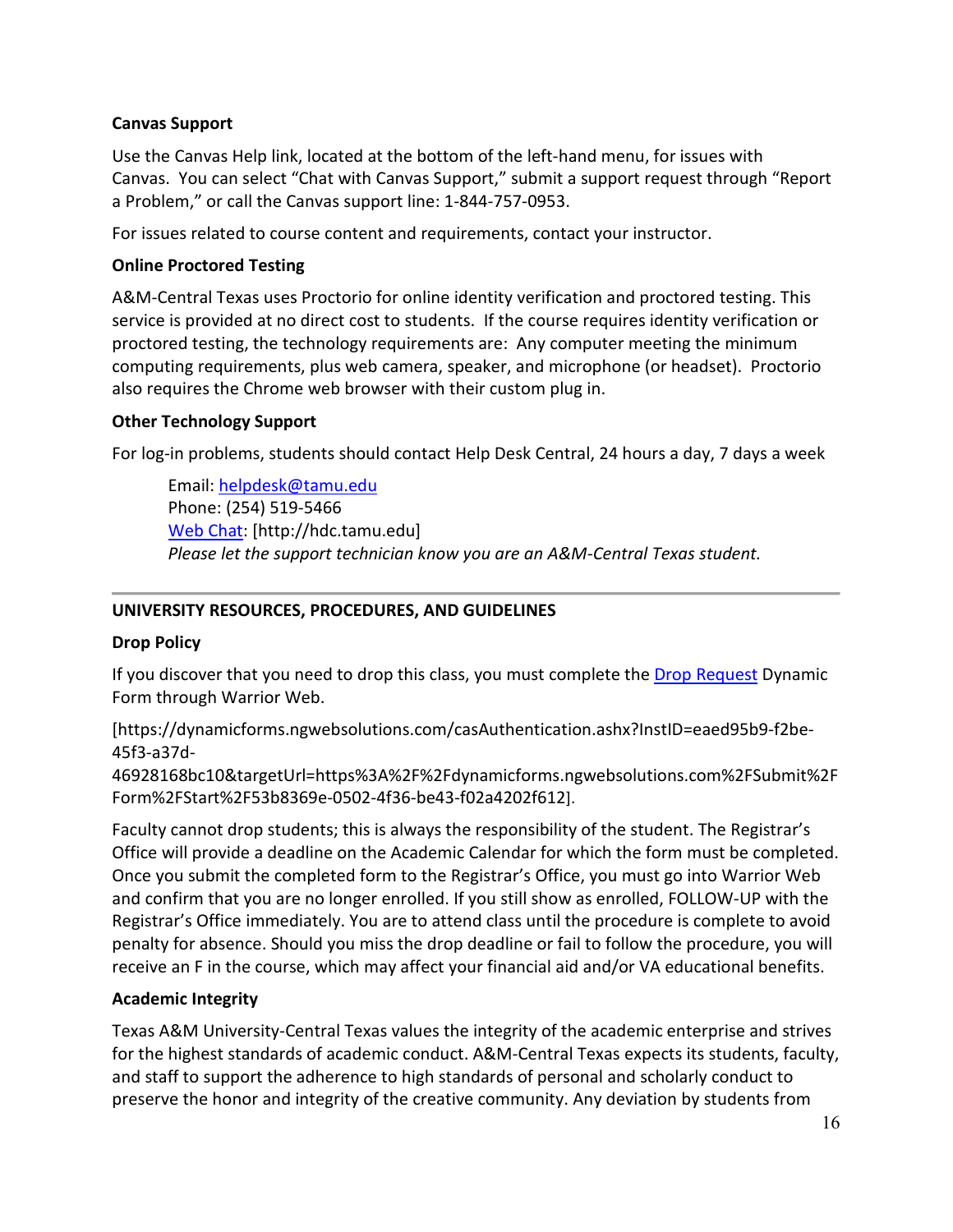this expectation may result in a failing grade for the assignment and potentially a failing grade for the course. All academic misconduct concerns will be referred to the Office of Student Conduct. When in doubt on collaboration, citation, or any issue, please contact your instructor before taking a course of action.

For more [information](https://nam04.safelinks.protection.outlook.com/?url=https%3A%2F%2Fwww.tamuct.edu%2Fstudent-affairs%2Fstudent-conduct.html&data=04%7C01%7Clisa.bunkowski%40tamuct.edu%7Ccfb6e486f24745f53e1a08d910055cb2%7C9eed4e3000f744849ff193ad8005acec%7C0%7C0%7C637558437485252160%7CUnknown%7CTWFpbGZsb3d8eyJWIjoiMC4wLjAwMDAiLCJQIjoiV2luMzIiLCJBTiI6Ik1haWwiLCJXVCI6Mn0%3D%7C1000&sdata=yjftDEVHvLX%2FhM%2FcFU0B99krV1RgEWR%2BJ%2BhvtoR6TYk%3D&reserved=0) regarding the Student Conduct process, [https://www.tamuct.edu/student-affairs/student-conduct.html].

If you know of potential honor violations by other students, you may [submit](https://nam04.safelinks.protection.outlook.com/?url=https%3A%2F%2Fcm.maxient.com%2Freportingform.php%3FTAMUCentralTexas%26layout_id%3D0&data=04%7C01%7Clisa.bunkowski%40tamuct.edu%7Ccfb6e486f24745f53e1a08d910055cb2%7C9eed4e3000f744849ff193ad8005acec%7C0%7C0%7C637558437485262157%7CUnknown%7CTWFpbGZsb3d8eyJWIjoiMC4wLjAwMDAiLCJQIjoiV2luMzIiLCJBTiI6Ik1haWwiLCJXVCI6Mn0%3D%7C1000&sdata=CXGkOa6uPDPX1IMZ87z3aZDq2n91xfHKu4MMS43Ejjk%3D&reserved=0) a report, [https://cm.maxient.com/reportingform.php?TAMUCentralTexas&layout\_id=0].

# **Academic Accommodations**

At Texas A&M University-Central Texas, we value an inclusive learning environment where every student has an equal chance to succeed and has the right to a barrier-free education. The Warrior Center for Student Success, Equity and Inclusion is responsible for ensuring that students with a disability receive equal access to the university's programs, services and activities. If you believe you have a disability requiring reasonable accommodations, please contact the Office of Access and Inclusion, WH-212; or call (254) 501-5836. Any information you provide is private and confidential and will be treated as such.

For more information, please visit our **Access & Inclusion** Canvas page (log-in required) [https://tamuct.instructure.com/courses/717]

# **Important information for Pregnant and/or Parenting Students**

Texas A&M University-Central Texas supports students who are pregnant and/or parenting. In accordance with requirements of Title IX and related guidance from US Department of Education's Office of Civil Rights, the Dean of Student Affairs' Office can assist students who are pregnant and/or parenting in seeking accommodations related to pregnancy and/or parenting. Students should seek out assistance as early in the pregnancy as possible. For more information, please visit [Student Affairs](https://www.tamuct.edu/student-affairs/pregnant-and-parenting-students.html) [https://www.tamuct.edu/student-affairs/pregnantand-parenting-students.html]. Students may also contact the institution's Title IX Coordinator. If you would like to read more about thes[e requirements and guidelines](http://www2.ed.gov/about/offices/list/ocr/docs/pregnancy.pdf) online, please visit the website [http://www2.ed.gov/about/offices/list/ocr/docs/pregnancy.pdf].

Title IX of the Education Amendments Act of 1972 prohibits discrimination on the basis of sex and gender–including pregnancy, parenting, and all related conditions. A&M-Central Texas is able to provide flexible and individualized reasonable accommodation to pregnant and parenting students. All pregnant and parenting students should contact the Associate Dean in the Division of Student Affairs at (254) 501-5909 to seek out assistance. Students may also contact the University's Title IX Coordinator.

# **Tutoring**

Tutoring is available to all A&M-Central Texas students, both virtually and in-person. Student success coaching is available online upon request.

If you have a question, are interested in becoming a tutor, or in need of success coaching contact the Warrior Center for Student Success, Equity and Inclusion at (254) 501-5836, visit the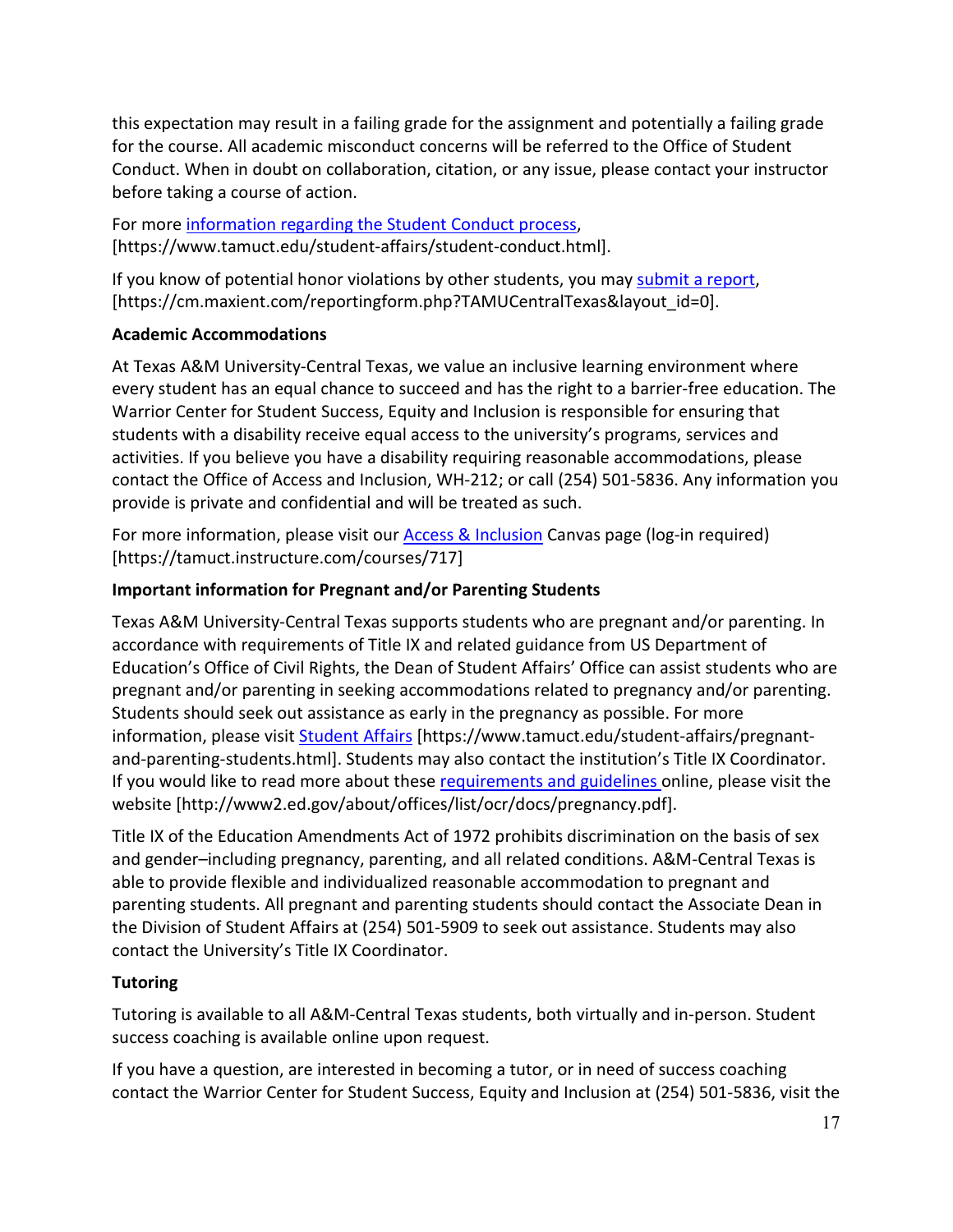Warrior Center at 212 Warrior Hall, or by emailing [WarriorCenter@tamuct.edu.](mailto:WarriorCenter@tamuct.edu)

To schedule tutoring sessions and view tutor availability, please visit Tutor [Matching](https://tutormatchingservice.com/TAMUCT) [Services](https://tutormatchingservice.com/TAMUCT) [https://tutormatchingservice.com/TAMUCT] or visit the Tutoring Center in 111 Warrior Hall.

Chat live with a remote tutor 24/7 for almost any subject from on your computer! Tutor.com is an online tutoring platform that enables A&M-Central Texas students to log in and receive online tutoring support at no additional cost. This tool provides tutoring in over 40 subject areas except writing support. Access Tutor.com through Canvas.

# **University Writing Center**

University Writing Center: Located in Warrior Hall 416, the University Writing Center (UWC) at Texas A&M University–Central Texas (A&M–Central Texas) is a free service open to all A&M– Central Texas students. For the Spring 2022 semester, the hours of operation are from 10:00 a.m.-5:00 p.m. Monday thru Thursday in Warrior Hall 416 (with online tutoring available every hour as well) with satellite hours available online only Monday thru Thursday from 6:00-9:00 p.m. and Saturday 12:00-3:00 p.m.

Tutors are prepared to help writers of all levels and abilities at any stage of the writing process. While tutors will not write, edit, or grade papers, they will assist students in developing more effective composing practices. By providing a practice audience for students' ideas and writing, our tutors highlight the ways in which they read and interpret students' texts, offering guidance and support throughout the various stages of the writing process. In addition, students may work independently in the UWC by checking out a laptop that runs the Microsoft Office suite and connects to WIFI, or by consulting our resources on writing, including all of the relevant style guides. Whether you need help brainstorming ideas, organizing an essay, proofreading, understanding proper citation practices, or just want a quiet place to work, the UWC is here to help!

Students may arrange a one-to-one session with a trained and experienced writing tutor by making an appointment via [WCOnline](https://tamuct.mywconline.com/) [https://tamuct.mywconline.com/]. In addition, you can email Dr. Bruce Bowles Jr. at bruce.bowles@tamuct.edu if you have any questions about the UWC, need any assistance with scheduling, or would like to schedule a recurring appointment with your favorite tutor by making an appointment via [WCOnline](https://tamuct.mywconline.com/) [https://tamuct.mywconline.com/]. In addition, you can email Dr. Bruce Bowles Jr. at bruce.bowles@tamuct.edu if you have any questions about the UWC, need any assistance with

scheduling, or would like to schedule a recurring appointment with your favorite tutor.

# **University Library**

The University Library provides many services in support of research across campus and at a distance. We offer over 200 electronic databases containing approximately 400,000 eBooks and 82,000 journals, in addition to the 96,000 items in our print collection, which can be mailed to students who live more than 50 miles from campus. Research guides for each subject taught at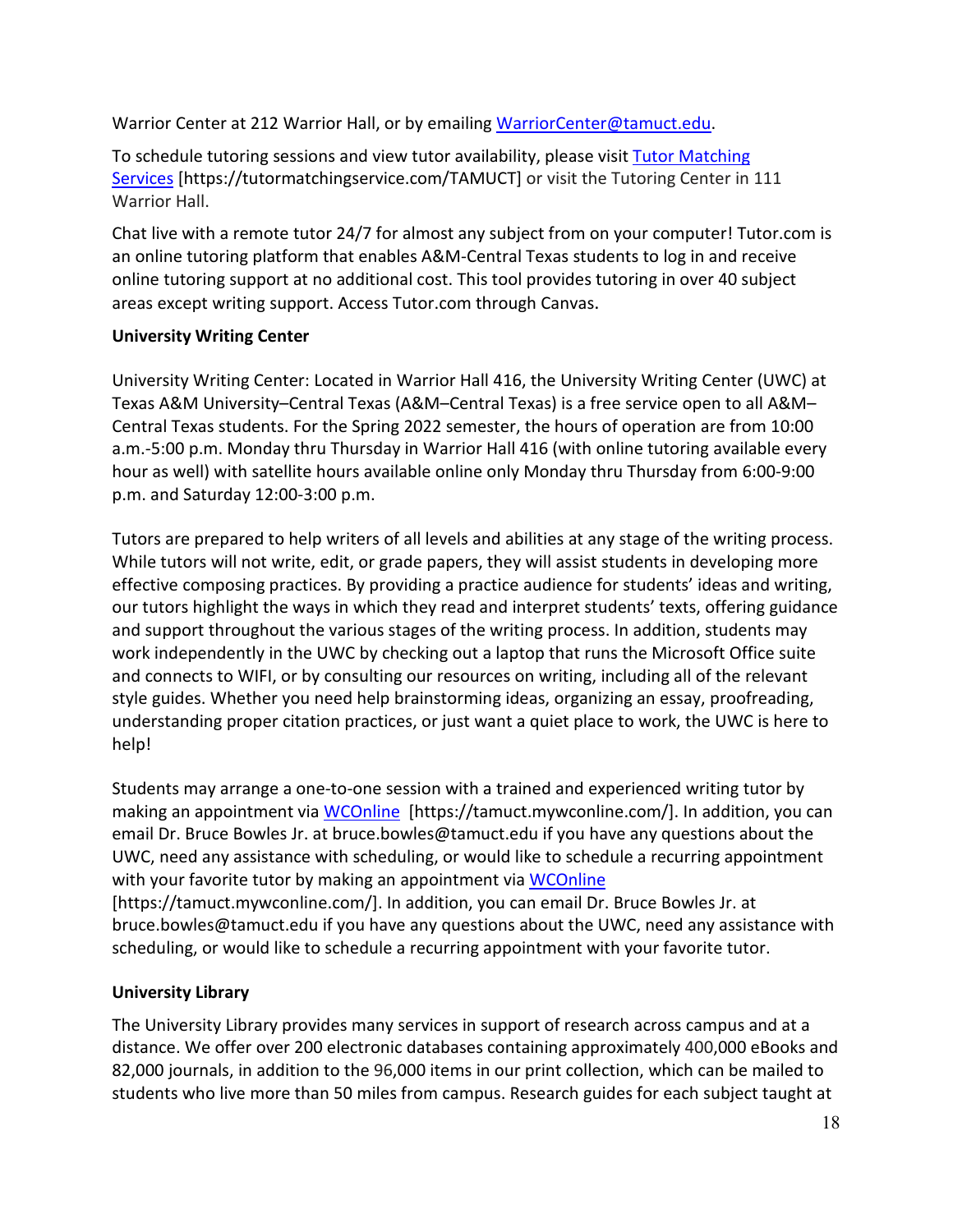A&M-Central Texas are available through our website to help students navigate these resources. On campus, the library offers technology including cameras, laptops, microphones, webcams, and digital sound recorders.

Research assistance from a librarian is also available 24 hours a day through our online chat service, and at the reference desk when the library is open. Research sessions can be scheduled for more comprehensive assistance, and may take place virtually through WebEx, Microsoft Teams or in-person at the library. Schedule an [appointment](https://nam04.safelinks.protection.outlook.com/?url=https%3A%2F%2Ftamuct.libcal.com%2Fappointments%2F%3Fg%3D6956&data=04%7C01%7Clisa.bunkowski%40tamuct.edu%7Cde2c07d9f5804f09518008d9ab7ba6ff%7C9eed4e3000f744849ff193ad8005acec%7C0%7C0%7C637729369835011558%7CUnknown%7CTWFpbGZsb3d8eyJWIjoiMC4wLjAwMDAiLCJQIjoiV2luMzIiLCJBTiI6Ik1haWwiLCJXVCI6Mn0%3D%7C3000&sdata=KhtjgRSAw9aq%2FoBsB6wyu8b7PSuGN5EGPypzr3Ty2No%3D&reserved=0)

[here](https://nam04.safelinks.protection.outlook.com/?url=https%3A%2F%2Ftamuct.libcal.com%2Fappointments%2F%3Fg%3D6956&data=04%7C01%7Clisa.bunkowski%40tamuct.edu%7Cde2c07d9f5804f09518008d9ab7ba6ff%7C9eed4e3000f744849ff193ad8005acec%7C0%7C0%7C637729369835011558%7CUnknown%7CTWFpbGZsb3d8eyJWIjoiMC4wLjAwMDAiLCJQIjoiV2luMzIiLCJBTiI6Ik1haWwiLCJXVCI6Mn0%3D%7C3000&sdata=KhtjgRSAw9aq%2FoBsB6wyu8b7PSuGN5EGPypzr3Ty2No%3D&reserved=0) [https://tamuct.libcal.com/appointments/?g=6956]. Assistance may cover many topics, including how to find articles in peer-reviewed journals, how to cite resources, and how to piece together research for written assignments.

Our 27,000-square-foot facility on the A&M-Central Texas main campus includes student lounges, private study rooms, group work spaces, computer labs, family areas suitable for all ages, and many other features. Services such as interlibrary loan, TexShare, binding, and laminating are available. The library frequently offers workshops, tours, readings, and other events. For more information, please visit our Library [website](https://nam04.safelinks.protection.outlook.com/?url=https%3A%2F%2Ftamuct.libguides.com%2Findex&data=04%7C01%7Clisa.bunkowski%40tamuct.edu%7C7d8489e8839a4915335f08d916f067f2%7C9eed4e3000f744849ff193ad8005acec%7C0%7C0%7C637566044056484222%7CUnknown%7CTWFpbGZsb3d8eyJWIjoiMC4wLjAwMDAiLCJQIjoiV2luMzIiLCJBTiI6Ik1haWwiLCJXVCI6Mn0%3D%7C1000&sdata=2R755V6rcIyedGrd4Os5rkgn1PvhHKU3kUV1vBKiHFo%3D&reserved=0) [http://tamuct.libguides.com/index].

# **OPTIONAL POLICY STATEMENTS**

# **A Note about Sexual Violence at A&M-Central Texas**

Sexual violence is a serious safety, social justice, and public health issue. The university offers support for anyone struggling with these issues. University faculty are mandated reporters, so if someone discloses that they were sexually assaulted (or a victim of Domestic/Dating Violence or Stalking) while a student at TAMUCT, faculty members are required to inform the Title IX Office. If you want to discuss any of these issues confidentially, you can do so through Student Wellness and Counseling (254-501-5955) located on the second floor of Warrior Hall (207L).

Sexual violence can occur on our campus because predators often feel emboldened, and victims often feel silenced or shamed. It is incumbent on ALL of us to find ways to actively create environments that tell predators we don't agree with their behaviors and tell survivors we will support them. Your actions matter. Don't be a bystander; be an agent of change. For additional information on campus policy and resources visit the [Title IX webpage](https://www.tamuct.edu/compliance/titleix.html) [\[https://www.tamuct.edu/compliance/titleix.html\]](https://www.tamuct.edu/compliance/titleix.html).

## **Behavioral Intervention**

Texas A&M University-Central Texas cares about the safety, health, and well-being of its students, faculty, staff, and community. If you are aware of individuals for whom you have a concern, please make a referral to the Behavioral Intervention Team. Referring your concern shows you care. You can complete the [referral](https://cm.maxient.com/reportingform.php?TAMUCentralTexas&layout_id=2) online

[https://cm.maxient.com/reportingform.php?TAMUCentralTexas&layout\_id=2].

Anonymous referrals are accepted. Please see the [Behavioral Intervention Team](https://www.tamuct.edu/bit) website for more information [https://www.tamuct.edu/bit]. If a person's behavior poses an imminent threat to you or another, contact 911 or A&M-Central Texas University Police at 254-501-5800.